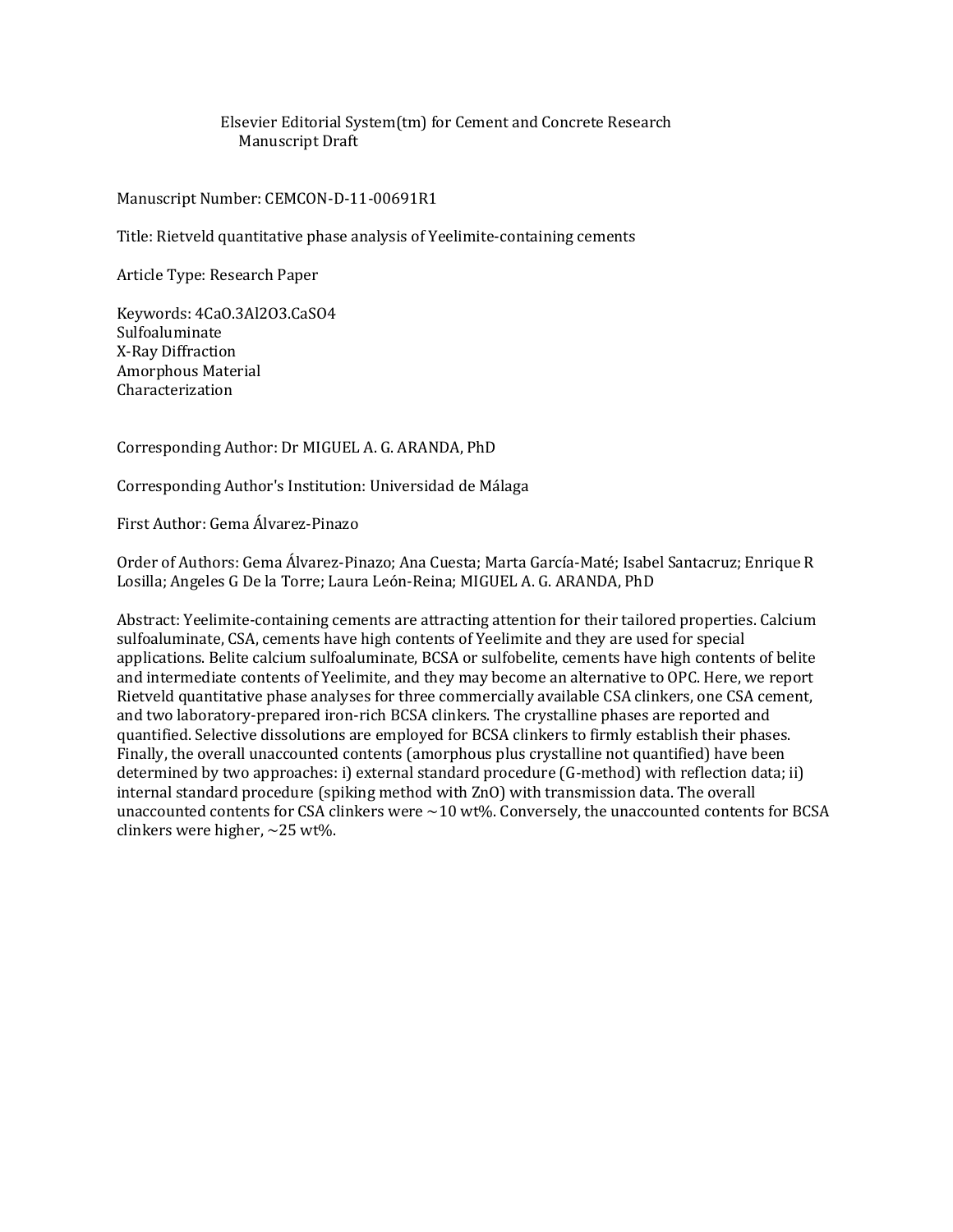Revised manuscript (CEMCON-D-11-00691) submitted to *Cement and Concrete Research*

## **Rietveld quantitative phase analysis of Yeelimite-containing cements**

- 3 G. Álvarez-Pinazo<sup>1</sup>, A. Cuesta<sup>1</sup>, M. García-Maté<sup>1</sup>, I. Santacruz<sup>1</sup>, E. R. Losilla,<sup>1</sup> A. G. De la Torre<sup>1</sup>,
- 4 L. León-Reina<sup>2</sup> and M. A. G. Aranda<sup>\*,1</sup>
- 5<sup>1</sup> Departamento de Química Inorgánica, Cristalografía y Mineralogía, Universidad de Málaga,
- 29071 Málaga, Spain

<sup>2</sup> Servicios Centrales de Apoyo a la Investigación, Universidad de Málaga, 29071-Málaga, Spain

**Abstract.**

 Yeelimite-containing cements are attracting attention for their tailored properties. Calcium sulfoaluminate, CSA, cements have high contents of Yeelimite and they are used for special applications. Belite calcium sulfoaluminate, BCSA or sulfobelite, cements have high contents of belite and intermediate contents of Yeelimite, and they may become an alternative to OPC. Here, we report Rietveld quantitative phase analyses for three commercially available CSA clinkers, one CSA cement, and two laboratory-prepared iron-rich BCSA clinkers. The crystalline phases are reported and quantified. Selective dissolutions are employed for BCSA clinkers to firmly establish their phases. Finally, the overall unaccounted contents (amorphous plus crystalline not quantified) have been determined by two approaches: i) external standard procedure (G-method) with reflection data; ii) internal standard procedure (spiking method with ZnO) with transmission data. The overall unaccounted contents for CSA clinkers were ~10 wt%. Conversely, the unaccounted contents for BCSA clinkers were higher, ~25 wt%.

21 **Keywords:** 4CaO<sup>3</sup>Al2O3CaSO4; calcium sulfoaluminate; X-Ray Diffraction analysis; Rietveld method; amorphous material

\*Corresponding Corresponding author. Tel.: +34952131874; fax: +34952132000; *E-mail address:*  24 g aranda@uma.es (Miguel A. G. Aranda)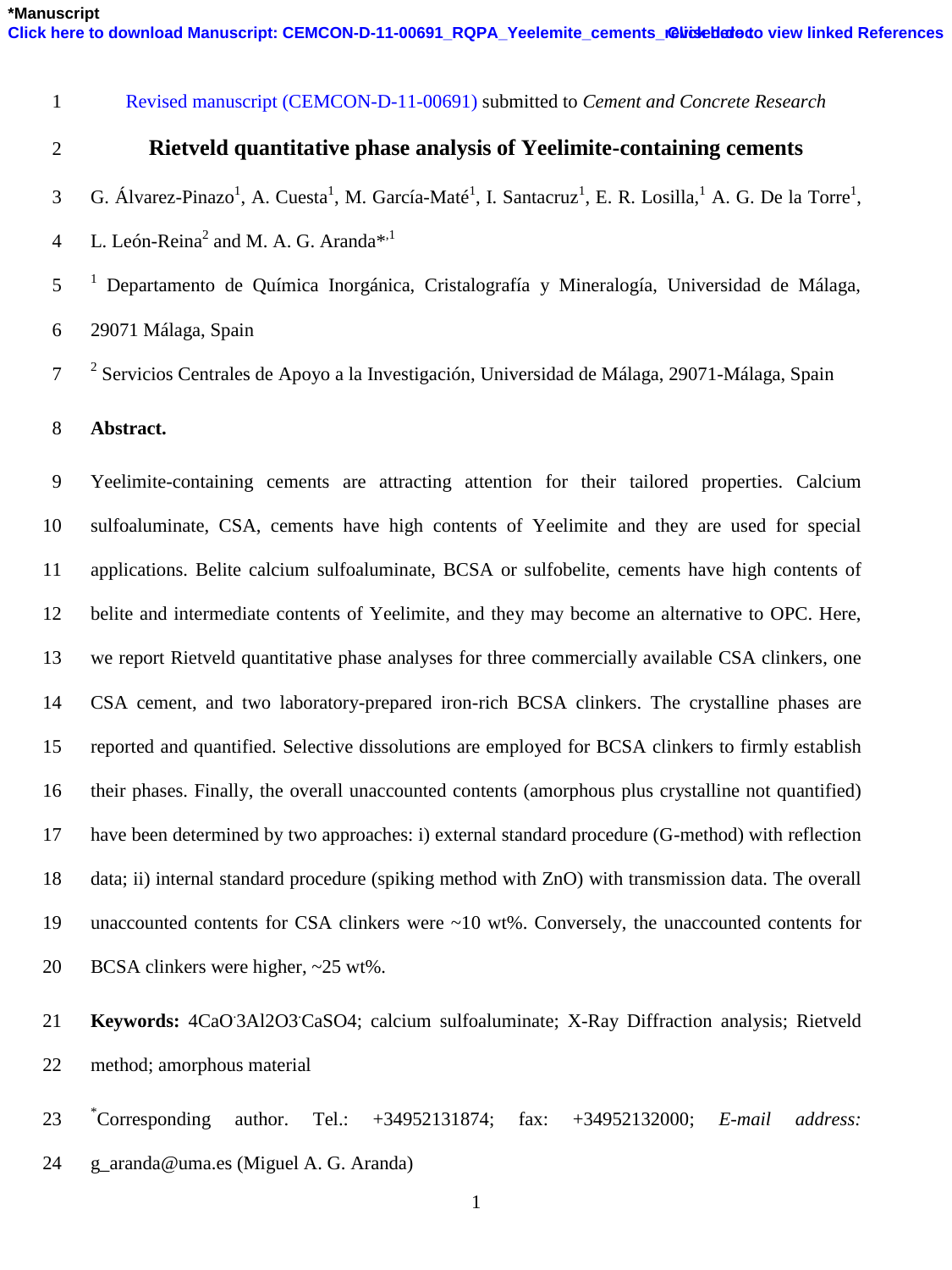#### **1. Introduction.**

 Calcium sulfoaluminate (CSA) cements have been applied worldwide from the 60's as expansive binders mixed with Portland cements [1]. These cements are characterised by containing high 28 amounts of Yeelimite, also called Klein's salt or tetracalcium trialuminate sulfate  $(C_4A_3S)$ . 29 Hereafter, cement nomenclature will be used, i.e.  $C=CaO$ ,  $S=SiO_2$ ,  $A=Al_2O_3$ ,  $F=Fe_2O_3$ ,  $M=MgO$ , 30  $\underline{S}$ =SO<sub>3</sub>,  $\underline{C}$ =CO<sub>2</sub>, H=H<sub>2</sub>O, K=K<sub>2</sub>O and N=Na<sub>2</sub>O. Therefore, C<sub>4</sub>A<sub>3</sub><u>S</u> corresponds to Ca<sub>4</sub>Al<sub>6</sub>O<sub>12</sub>(SO<sub>4</sub>). During the 70's, CSA cements were introduced into the Chinese market as high performance and dimensionally stable cementitious matrices developed by China Building Materials Academy [2]. In Europe, the use of CSA cements is strongly limited by the lack of standards concerning special cements derived from non-Portland clinkers. Nevertheless, their manufacture has recently been started by several companies. The main uses of these CSA cements, or blends with Portland cements, are for quick repairs and pre-cast products or floor concrete applications.

 Moreover, Yeelimite-containing cements have become highly popular over the last few years for 38 research. The driving force for these investigations is much lower  $CO<sub>2</sub>$  emissions in their manufacture when compared to those of Portland cement production due to the following main 40 reasons [3,4]: i) Yeelimite releases during its synthesis only a third part of the  $CO<sub>2</sub>$  released by the production of alite, ii) firing temperature is about 200ºC lower than that of OPC clinker, iii) various industrial by-products can be used in the kiln feed, and iv) Yeelimite-containing clinkers are easier to grind than OPC clinkers. The improvement of cement performances and the reduction of the environmental impact related to its manufacture are most likely the main areas of innovation for the cement industry [5]. It must be highlighted that CSA cements may have important special applications such radioactive element encapsulation in high-density cement pastes [6]. Other interesting properties of Yeelimite-containing cements are high early strengths, short setting times,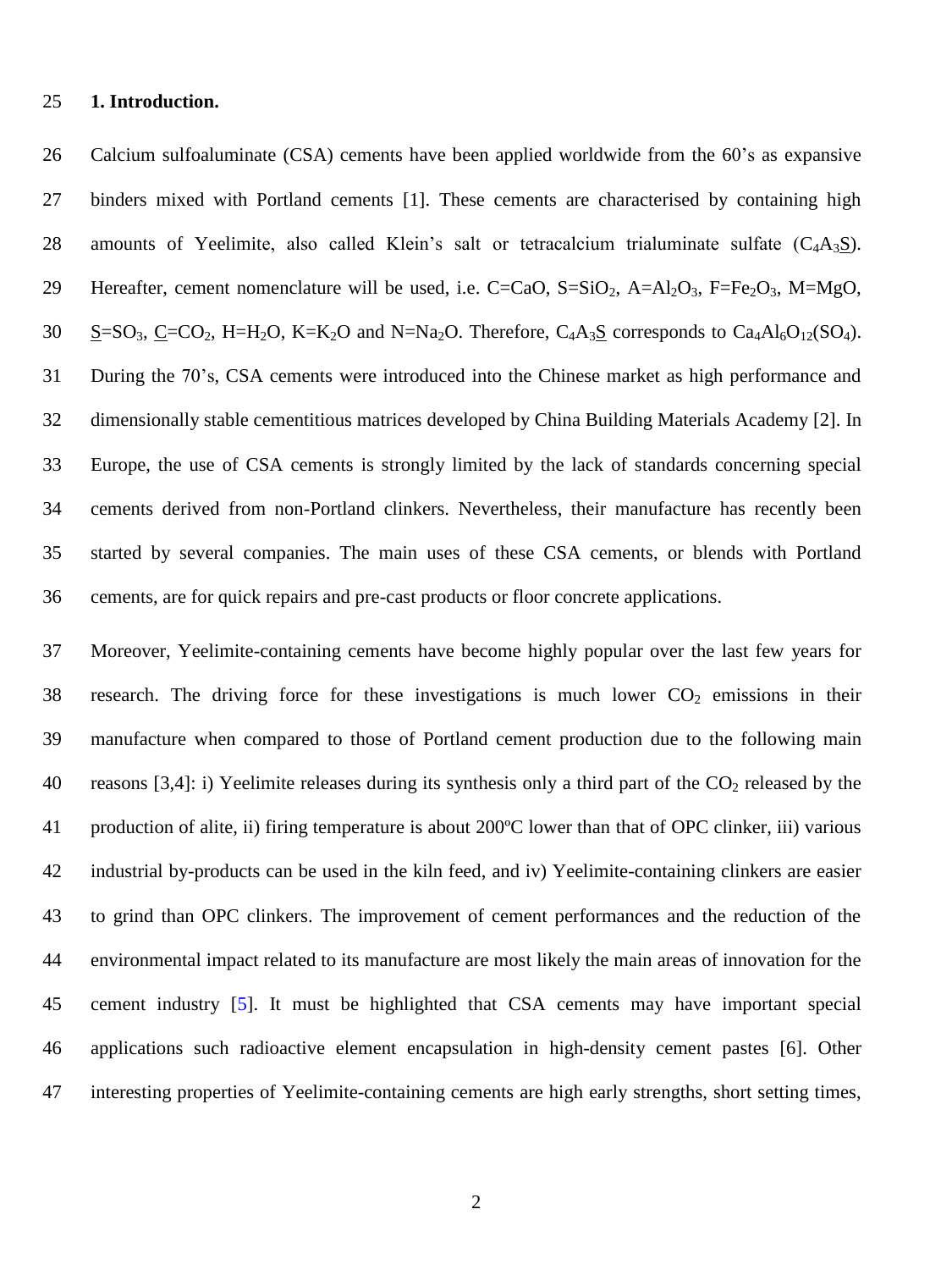low solution alkalinity as well as high impermeability and chemical resistance against several aggressive media [7].

 However, while the composition of Portland cement is defined by long-standing codes and standards, there is no corresponding compositional framework for Yeelimite-containing cements. These clinkers may show very variable phase assemblage. The raw mix composition can be based on conventional raw materials (limestone, clay, bauxite and iron ores); in addition, industrial by- products and wastes can also be added [8,9]. Yeelimite-containing cements could be classified 55 according to their  $C_4A_3S$  contents as:

56 I) Calcium Sulfo-Aluminate (CSA) cements which would refer to those with high  $C_4A_3S$ 57 contents. They may be prepared from CSA clinkers containing  $C_4A_3S$  as the main phase ranging between 50 to 90 wt% [10]. The calcium sulfate addition is very important as it may profoundly affect the properties of the resulting binder [11-13]. The calcium sulfate source and content have to be customized for a given application. These cements can be used alone or in combination with other cements to provide an improved early resistance, low shrinkage, high impermeability, and a strong resistance to sulfate attack.

63 II) Belite Calcium Sulfo-Aluminate (BCSA) cements which would refer to those with  $C_2S$ 64 (belite) as the main phase and intermediate  $C_4A_3S$  contents. These cements, also known as 65 sulfobelite, are prepared from clinkers containing more than 40-50 wt% of  $C_2S$  and 20-30% 66 C<sub>4</sub>A<sub>3</sub>S. The most common formulation of BCSA clinkers consists on  $\beta$ -C<sub>2</sub>S, C<sub>4</sub>A<sub>3</sub>S and C<sub>4</sub>AF [6, 14-18]. These are iron-rich BCSA cements, also termed as BCSAF, and they are produced at ~1250ºC and show a rapid hardening, excellent durability, self-stressing and volume stability, depending on the amount of gypsum added [19]. Recently, a new class of BCSAF cement has been proposed by Lafarge [15,20,21] in which stabilization of high temperature belite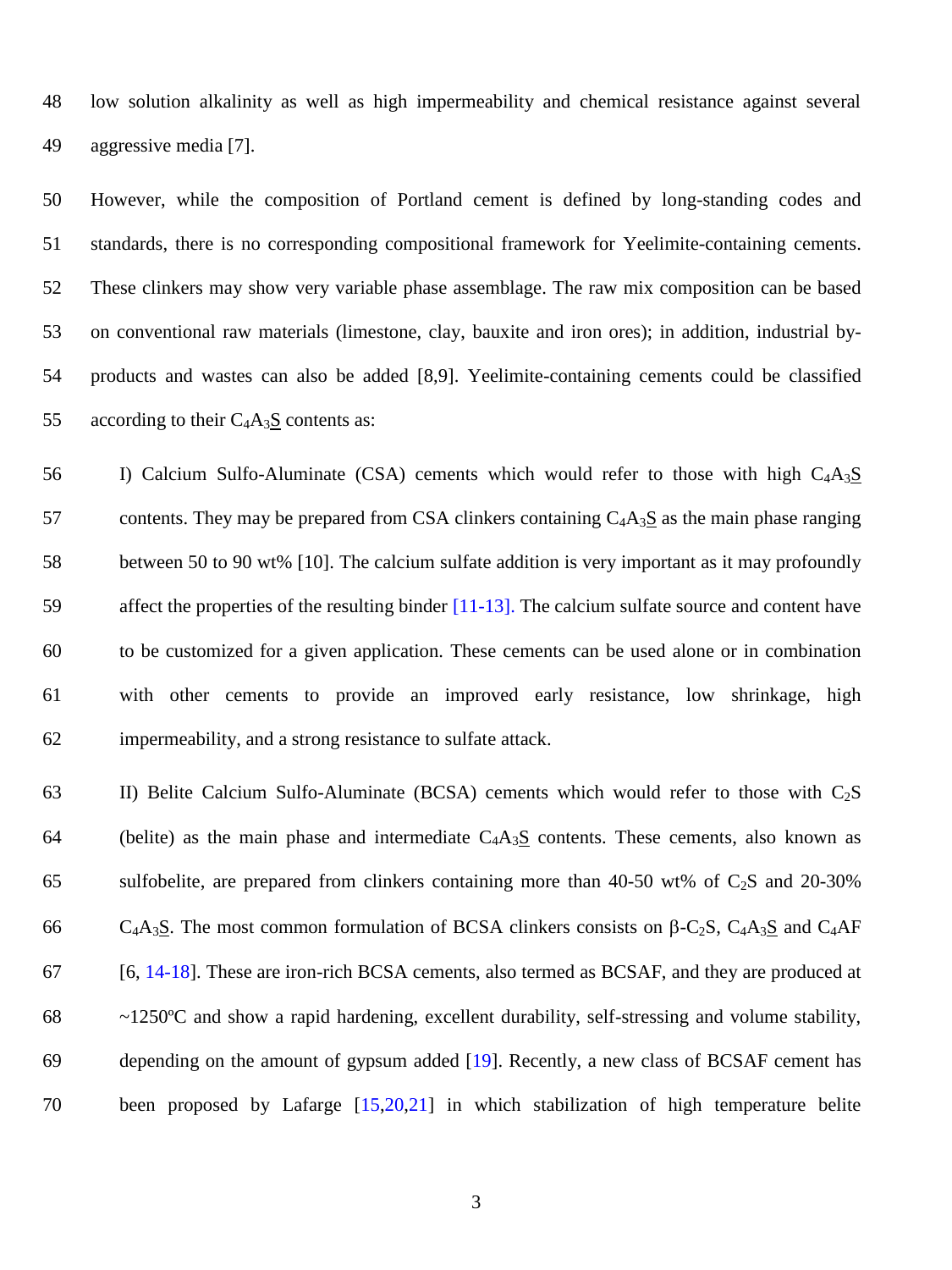71 polymorphs ( $\alpha$ -forms) has been promoted (for instance with borax) to enhance early age 72 hydration of these cements.

73 Alternatively, in order to further enhance mechanical strengths at very early ages, <1 day, C4AF 74 phase may be substituted by  $C_{12}A_7$ ; however, the clinkering temperature should be increased 75 ~100ºC and the durability with respect to sulfate attack is limited [22,23]. This formulation 76 corresponds to aluminium-rich BCSA clinkers (or BCSAA) with C<sub>2</sub>S, C<sub>4</sub>A<sub>3</sub>S, C<sub>12</sub>A<sub>7</sub> and CA as 77 main phases [24]. In this type of clinkers, aluminate phases and  $C_4A_3S$  are responsible for the 78 early strength development, while  $C_2S$  provides hardening at much later ages. An in-situ study 79 of the clinkering of both BCSAF and BCSAA samples has been very recently reported using 80 high-energy synchrotron X-ray powder diffraction [25].

81 III) Alite Calcium Sulfo-Aluminate (ACSA) cements which would correspond to those 82 characterized by the simultaneous presence of  $C_3S$  and  $C_4A_3S$  phases. In this special case, 83 Yeelimite phase content may be even higher than that of alite [26]. Other phases may appear in 84 the clinkers including  $C_2S$  and  $C_3A$ . However, this type of clinker is quite difficult to prepare 85 because the optimum temperatures for the synthesis of the two phases differ considerably. 86 Nevertheless the addition of a small amount of  $CaF<sub>2</sub>$  (and/or CuO, TiO<sub>2</sub>) to the raw mixes 87 allows the coexistence of both phases at temperatures between 1230 and 1300 °C.

 CSA and BCSA clinkers are complex materials due to the presence of many crystalline phases, some of them also displaying polymorphism. X-ray powder diffraction (XRPD) is the most appropriate technique to identify, characterize and quantify the crystalline phases within these samples. The application of Rietveld methodology [27] to XRPD data in order to obtain quantitative phase analyses (RQPA) was reported long time ago [28]. To derive the phase contents from the Rietveld optimised scale factors, this methodology normalizes the results to 100% of crystalline phases (*i.e.* the presence of amorphous content is not taken into account). Therefore, if the mixture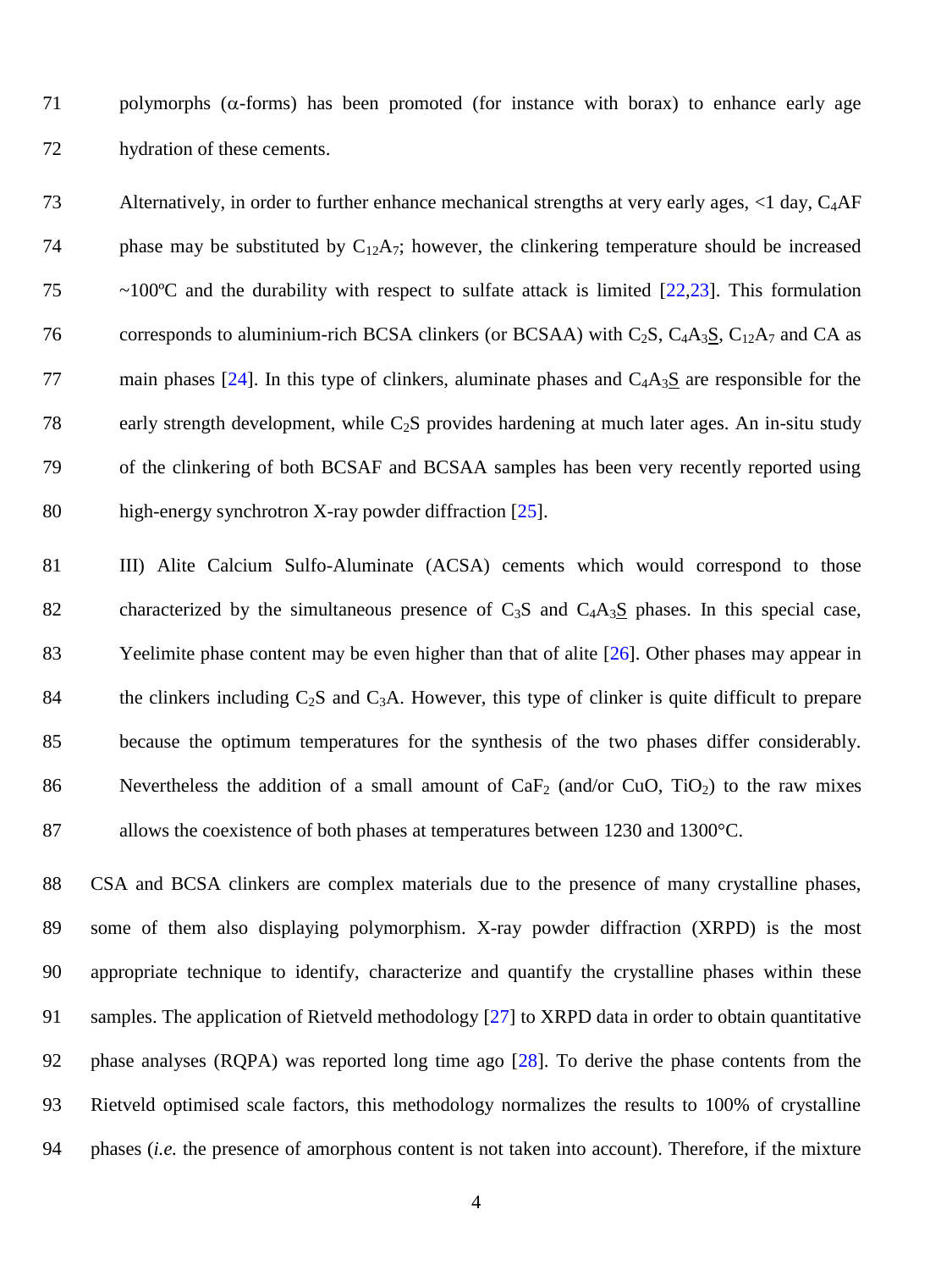has an appreciable amount of amorphous phase, this method is considered as semi-quantitative. To overcome this problem, two approaches have been developed, the internal and the external standard methods (to be briefly described just below). The presence of a glassy or amorphous component in Portland cements and clinkers has been debated by several authors [29-31].

99 I) Internal standard method or "spiking method", which consists on the addition of a known 100 amount of a crystalline standard,  $W_{st}$ . This standard must be free of amorphous content or at least it should contain a known non-diffracting content. This (artificial) mixture must be well homogenised since the particles should be randomly arranged. The addition of the standard will dilute the crystalline phases within the samples, hence this may be a problem for low-content phases. A procedure for Rietveld quantitative amorphous content analysis was outlined elsewhere [32] and the effects of systematic errors in the powder patterns were studied. A very recent report uses this methodology in depth [33]. This method permits the determination of an overall unaccounted content which is composed by amorphous phase(s), misfitting problems of the analysed crystalline phases, and because some crystalline phases may not be included in the control file due to several reasons (its crystal structure is not known, the phase was not identified, etc.). This overall content is hereinafter named ACn which stands for Amorphous and Crystalline not-quantified, to highlight that not only an amorphous fraction but any not- computed crystalline phase and any misfit problem (for instance the lack of an adequate structural description for a given phase) may contribute to this number.

 II) External standard method (G-factor approach), which consists in recording two patterns (one for the sample and another for the standard). It is possible to use an external standard method to avoid the complications that may arise from mixing an internal standard with the sample. This approach requires the recording of two patterns in identical diffractometer 118 configuration/conditions for Bragg-Brentano  $\theta/2\theta$  reflection geometry. The method was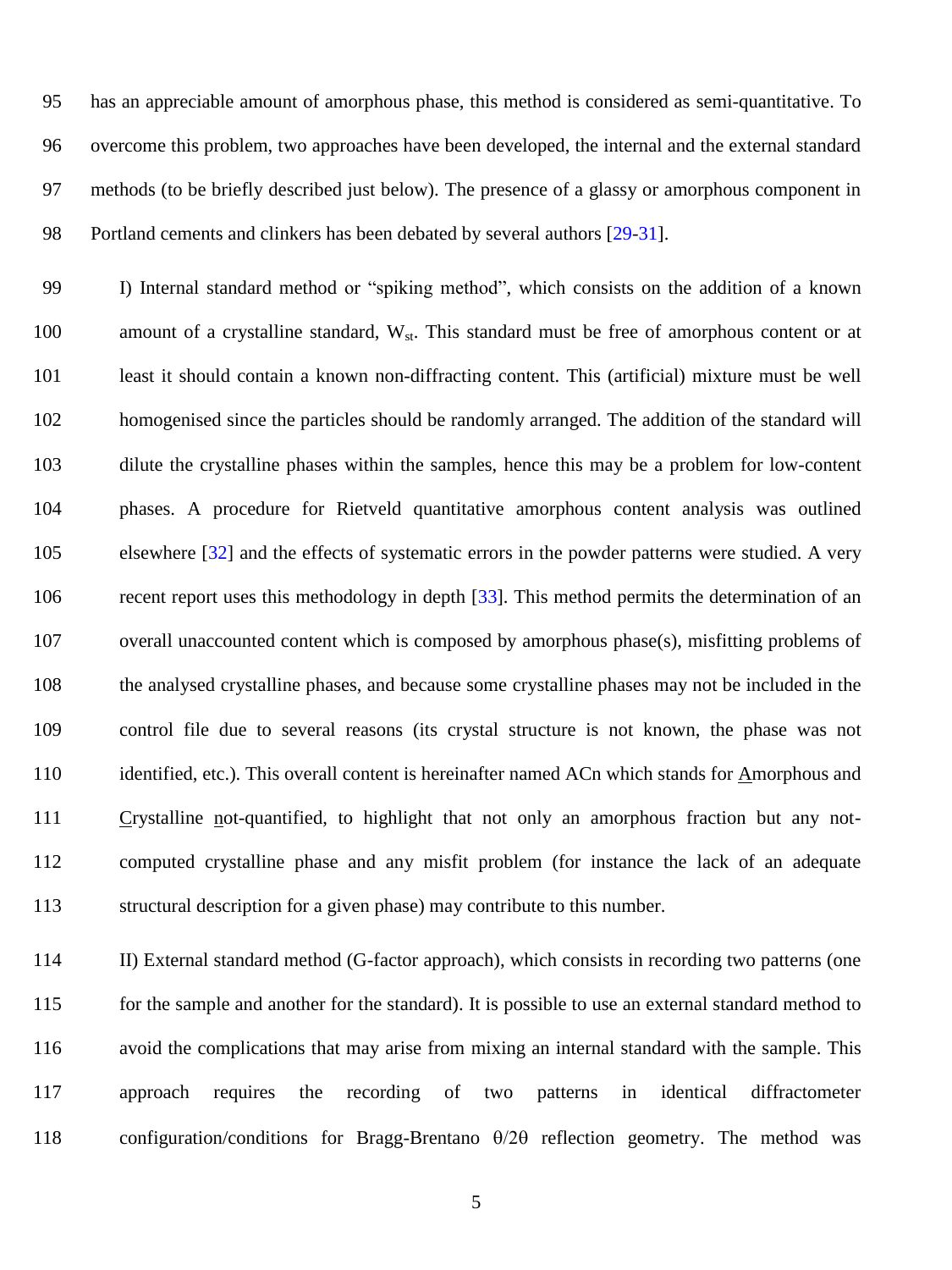119 proposed by O'Connor and Raven [34] and very recently applied to anhydrous cements [35] and to pastes [36]. This methodology is also known as G-method since the standard allows calculating the G-factor of the diffractometer in the operating conditions. This calculated G- factor represents a calibration factor for the whole experimental setup and comprises the used diffractometer, radiation, optics, and all data acquisition conditions (f.i. detector configuration, integration time, etc.). It is experimentally more demanding but it may have the brightest future as it does not interfere with the hydration reactions.

 In this work, we report Rietveld quantitative phase analysis for several Yeelimite-containing clinkers and cements. Both CSA and BCSAF clinkers have been studied to illustrate the suitability of Rietveld methodology. Furthermore, the ACn contents have been determined using both strategies, internal and external standard procedures. The obtained results are discussed.

#### **2. Experimental section.**

#### **2.1. Material description.**

 In this work, six different types of Yeelimite-containing samples have been investigated. Three of them are commercially available CSA clinkers. A CSA cement prepared in an industrial trial, but not commercially available, has been also studied. Finally, two BCSAF clinkers prepared in our laboratory have been also analysed.

## **2.1.1. Commercial CSA clinkers.**

137 The following commercial clinkers with high  $C_4A_3S$  contents (ranging between 55 to 70 wt%) have been studied:

- ALIPRE® (2009), a CSA clinker industrially produced by Italcementi Group.

 - BELITH\_CS10, a CSA clinker industrially produced in China and marketed in Europe by Belith (Belgium).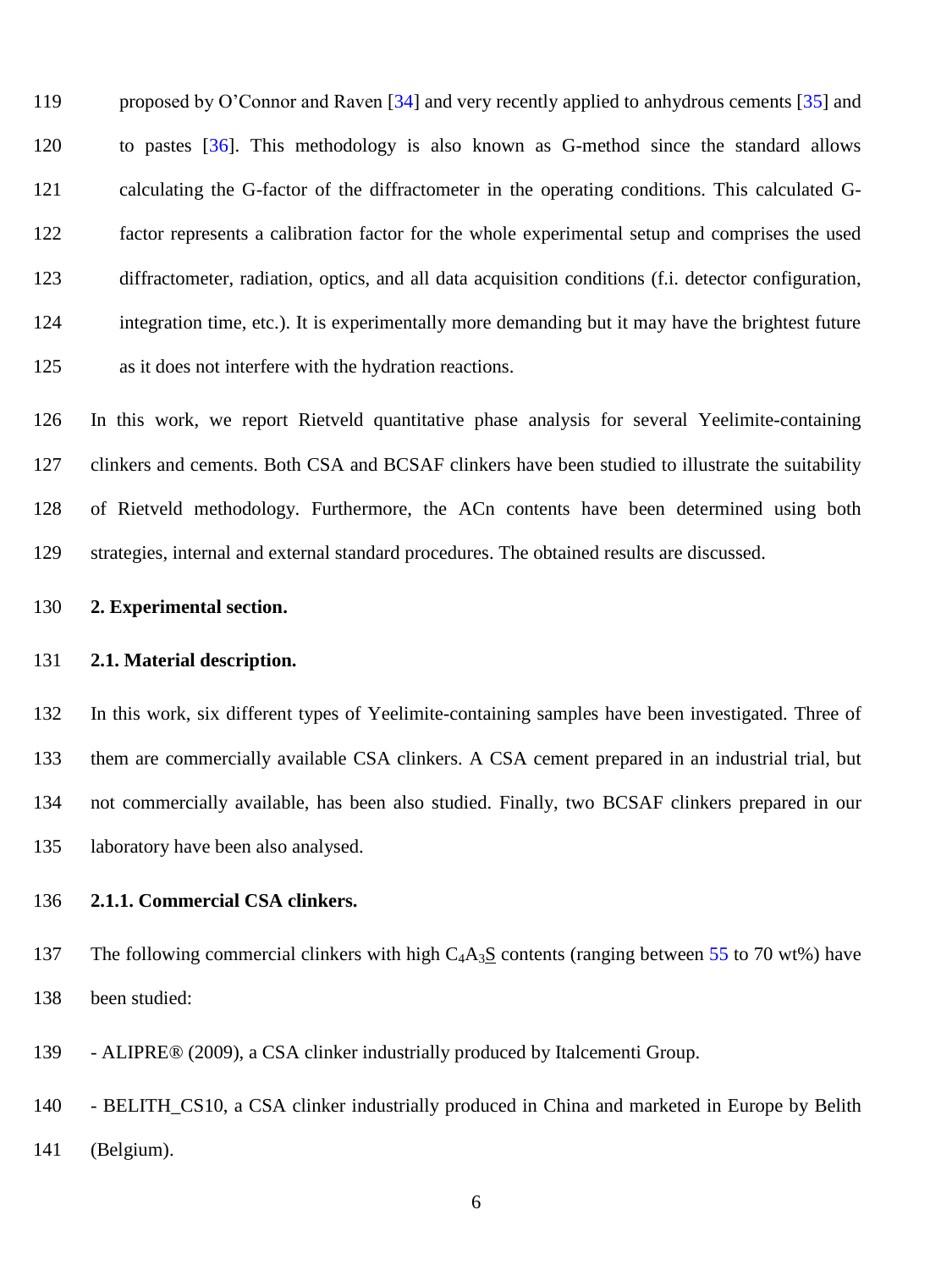- S.A.cement, a CSA clinker industrially produced by Buzzi Unicem.

#### **2.1.2. Non-commercial CSA cement.**

144 It has also been studied a CSA cement, with  $\sim 40\%$  C<sub>4</sub>A<sub>3</sub>S, produced in an industrial trial which is not commercially available. This cement is named CSA\_trial in this study.

#### **2.1.3. Laboratory-prepared BCSAF clinkers.**

 Approximately two kilograms of two BCSAF clinkers have been prepared in our laboratory in several steps. The raw materials were weighed to have an expected phase composition of 50 wt%  $C_2S$ , 30 wt% of  $C_4A_3S$  and 20 wt% of  $C_4AF$ . Table 1 shows the amounts of raw materials used for the preparations. The difference in both samples is the addition of borax in one of them, 2 wt% 151 expressed as  $B_2O_3$  in the resulting clinker. Hereafter, these clinkers are named BCSAF\_B0 and BCSAF\_B2, for boron-free and boron-containing clinker, respectively. The raw materials mixture (approximately 3 kilograms) was pre-homogenised for 15 minutes in a micro-Deval machine (A0655, Proeti S.A., Spain) at 100 rpm with steel balls (9 balls of 30 mm, 21 balls of 18 mm and a number of balls of 10 mm up to a total ball weight of 2500 g). The mixture was pressed into pellets of about 40 g (55 mm of diameter and approximately 5 mm of height). Six pellets, one on top of each other, were placed in a large Pt/Rh crucible of 325 ml of volume. The pellets were heated at 900ºC and held for 30 min (heating rate of 5 ºC/min). Then, they were further heated at 1350ºC and held for another 30 min (heating rate of 5 ºC/min). Finally, the samples were quenched with air flow. The clinkered pellets were grinded in the micro-Deval mill at 100 rpm for 1 hour. Under these 161 milling conditions, all clinker material passed through a 250  $\mu$ m sieve.

#### **2.1.4. Selective dissolution of laboratory-prepared BCSAF clinkers.**

Selective dissolutions have been performed to study the laboratory-prepared BCSAF clinkers [37].

164 Initially, these clinkers were ground to a Blaine fineness of  $\sim 400$  m<sup>2</sup>/kg.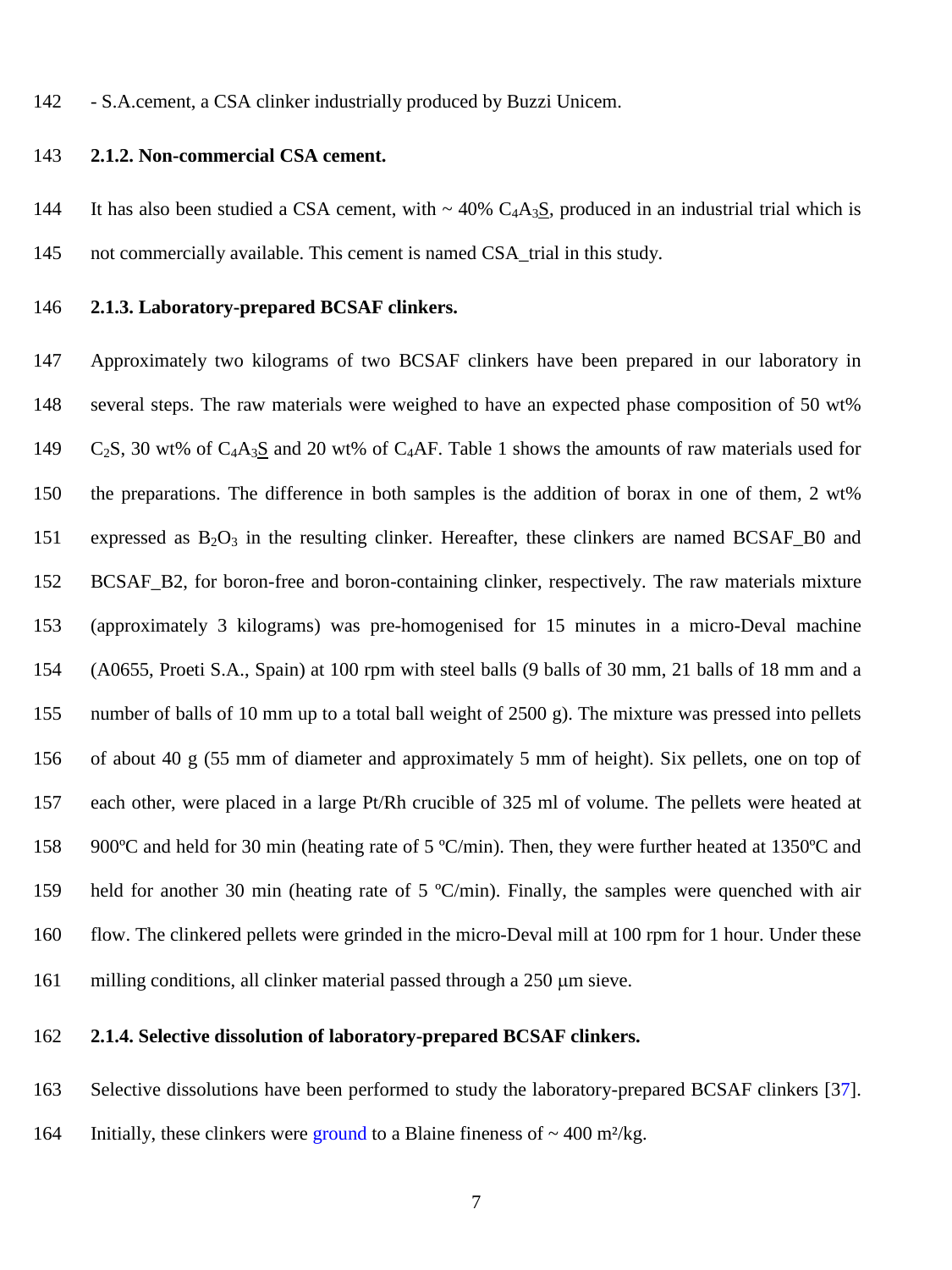**Selective dissolution to remove the aluminate phases (silicate residue).** A solution composed of 60 ml demineralised water, 8 g of KOH and 8 g of sucrose was heated to 95 °C with magnetic stirring in a 250 ml beaker. After around 30 minutes, it becomes brown-yellow. Then, 4 g of clinker powder was added and kept under stirring for 15 minutes. After this treatment, the resulting suspension was filtered with a Whatman system (Whatman filter with diameter 70 mm). Once this initial filtration step was finished, the minimum amount of water was added to eliminate the sucrose and finally the residue was rinsed twice with isopropyl alcohol to remove water. After filtration, the residue was mashed with a spatula to break up agglomerated particles, dried and analyzed by XRPD.

 **Selective dissolution to remove the silicate phases (aluminate residue).** A mixture of 4 g of clinker powder, 52 ml methanol and 24 g salicylic acid was prepared. This mixture was stirred in a 250 ml beaker with a glass cover for 50 minutes. After that treatment, the mixture was filtered with a Whatman system (Whatman filter with diameter 70 mm) and rinsed with ethanol. The residue was 178 dried in an oven at 60°C for 30 minutes, ground and analyzed by XRPD.

#### **2.2. Analytical techniques.**

#### **2.2.1. Elemental analysis by X-ray fluorescence.**

 Table 2 gives the elemental analysis for the 6 studied samples prepared as fused beads. The X-ray fluorescence (XRF) data were taken in a Magic X spectrometer (PANalytical, Almelo, The Netherlands) using the calibration curve of silica-alumina materials. The elemental analyses of the raw materials used for the BCSAF clinker preparations are available upon request, but they are not reported here since the analyses of the clinkers are provided.

**2.2.2. Inductively coupled plasma mass spectroscopy (ICP-MS).**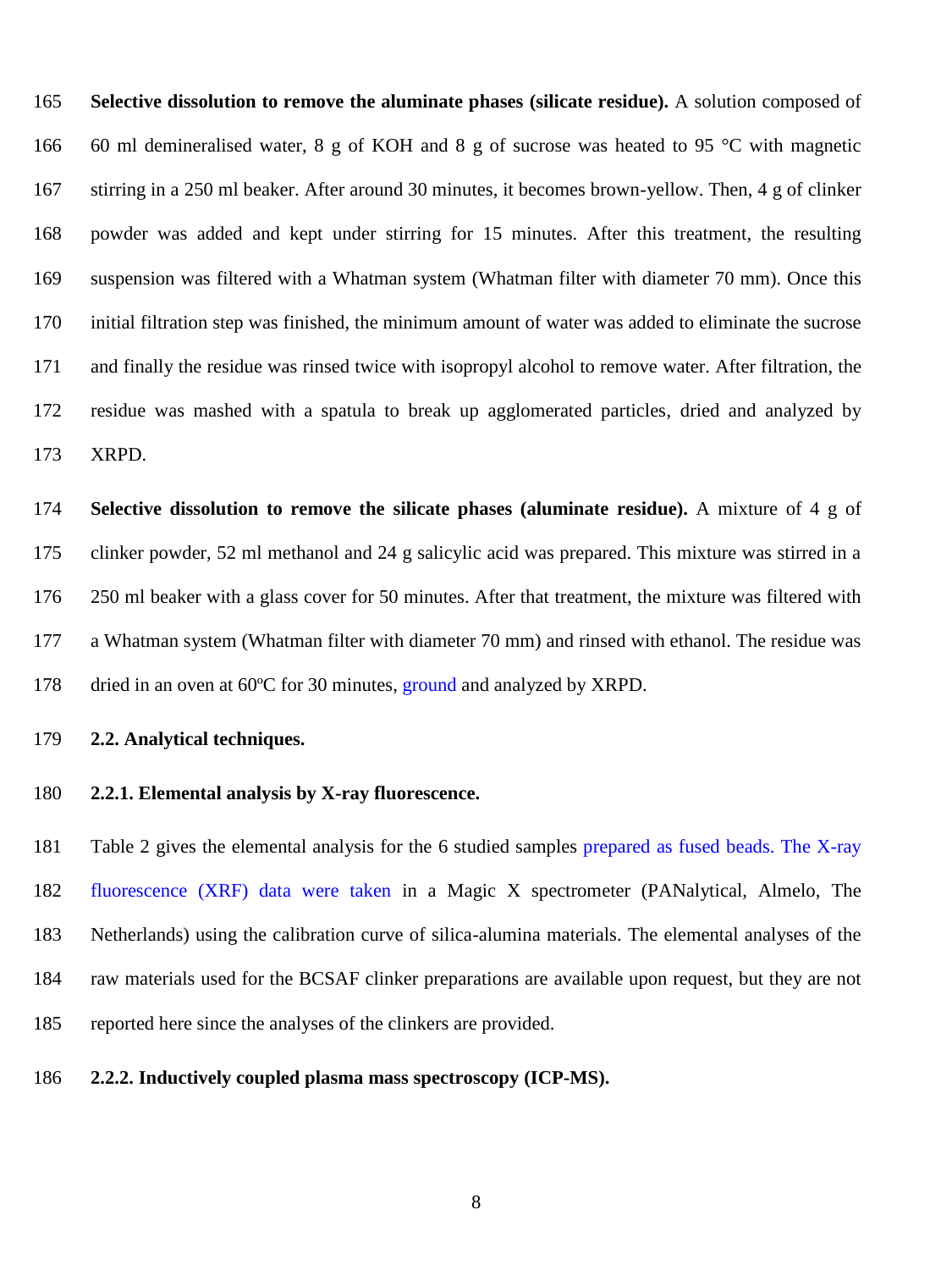187 The amounts of Na<sub>2</sub>O and B<sub>2</sub>O<sub>3</sub> in the laboratory-prepared BCSAF clinkers were determined by 188 ICP-MS on Perkin Elmer spectrophotometer (Nexion 300D). Previously, the samples were digested 189 in an Anton Paar device (Multiwave 3000) by using HNO<sub>3</sub>, HCl and HF.

## 190 **2.2.3. Laboratory X-ray powder diffraction.**

191 All six samples were studied by laboratory X-ray powder diffraction (LXRPD) to identify, 192 characterize and quantify the crystalline phases. In order to study the ACn contents, both internal 193 and external standard approaches were employed.

194 On the one hand, the patterns studied by the **external standard** method were recorded in Bragg-195 Brentano reflection geometry  $(\theta/2\theta)$  on an X'Pert MPD PRO diffractometer (PANalytical B.V.) 196 using strictly monochromatic CuK $\alpha_1$  radiation ( $\lambda$ =1.54059Å) [Ge (111) primary monochromator]. 197 In addition to the patterns for the samples to be studied, this approach requires the recording of 198 additional patterns collected in identical diffractometer configuration/conditions for the standard, in 199 this case  $\alpha$ -Al<sub>2</sub>O<sub>3</sub> (SRM-676a). The X-ray tube worked at 45 kV and 40 mA. The optics 200 configuration was a fixed divergence slit  $(1/2^{\circ})$ , a fixed incident antiscatter slit  $(1^{\circ})$ , a fixed 201 diffracted anti-scatter slit (1/2°) and X'Celerator RTMS (Real Time Multiple Strip) detector, 202 working in scanning mode with maximum active length. Data were collected from 5º to 70° (2*θ*) for 203  $\sim$  2 hours. The samples were rotated during data collection at 16 rpm in order to enhance particle 204 statistics. NIST standard reference material SRM-676a, corundum  $(\alpha - Al_2O_3)$  powder, has been 205 certified to have a crystalline phase purity of  $99.02\% \pm 1.11\%$  (95% confidence interval) by RQPA 206 against a suitable primary standard, powder silicon carefully prepared from a single crystal [33].

207 On the other hand, the patterns studied by the **internal standard** method were recorded in flat-208 sample transmission geometry on an EMPYREAN diffractometer (PANalytical B.V.) equipped 209 with a  $\theta/\theta$  goniometer, CuK $\alpha_{1,2}$  radiation ( $\lambda$ =1.542Å) and a focusing mirror. This PreFIX optical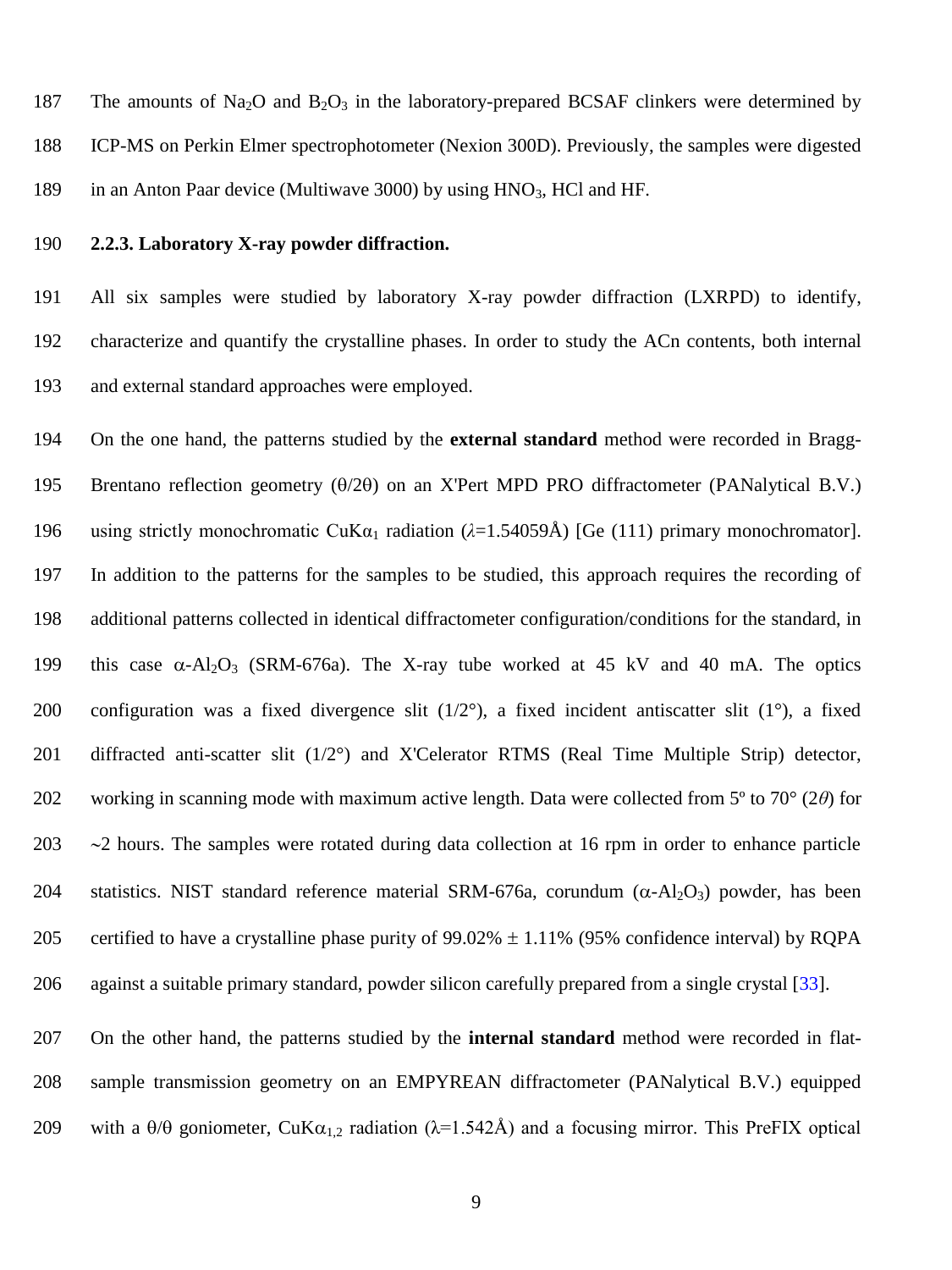component is capable of converting the divergent beam into a convergent radiation focused on the 211 goniometer circle. The EMPYREAN diffractometer was equipped with fixed incident and diffracted 212 beam anti-scatter slits of  $\frac{1}{4}$  ° and 5 mm, respectively. The detector was PIXCEL 3D RTMS, which 213 comprises more than 65000 pixels, each  $55\times55$  microns in size; each having its own circuitry. As internal standard, ZnO (99.99%, Sigma-Aldrich, St. Louis, MO, USA), was added to the samples to a total content of 25 wt%. The mixtures were homogenized for 20 minutes in an agate mortar. The powder samples (mixed with ZnO) were placed in the holders between two Kapton films. The cylindrical sample diameter and thickness were ~10.0 mm and ~0.3 mm, respectively. The overall measurement time was ~3 h per pattern to have very good statistic over the 2θ range of 5-70º with  $0.0131^{\circ}$  step size (20).

## **2.2.4 XRPD data analysis.**

 Powder patterns of the samples were analyzed by the Rietveld method as implemented in the GSAS software package [38] by using a *pseudo*-Voigt peak shape function [39] with the asymmetry correction included [40] to obtain Rietveld Quantitative Phase Analysis (RQPA). The refined overall parameters were: phase scale factors, background coefficients, unit cell parameters, zero- shift error, peak shape parameters and preferred orientation coefficient, if needed. March-Dollase ellipsoidal preferred orientation correction algorithm was employed [41]. In addition to these parameters, and only for the Rietveld refinements of transmission powder data, a flat-sample absorption coefficient was also optimized as implemented in GSAS. Table 3 reports the crystal structures used in this study to simulate the crystalline phase powder patterns [references 42-59]. The powder diffraction file (PDF) codes for all identified phases in the studied cements are also given in Table 3.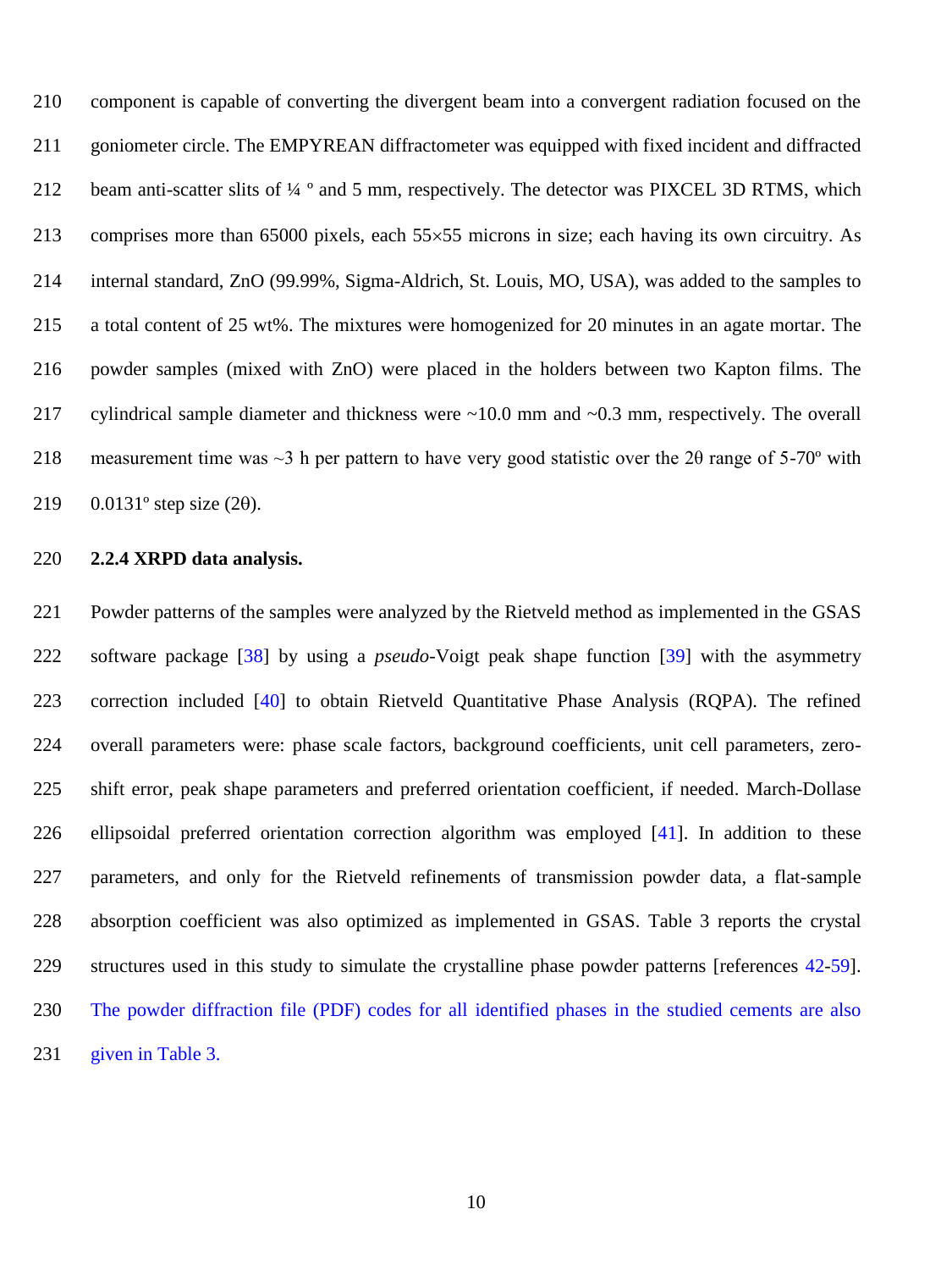232 The output of a RQPA study for a sample with m-crystalline phases is a set of m-crystalline phase 233 scale factors,  $\sum_{m} S_{\alpha}$ . A phase scale factor,  $S_{\alpha}$ , is related to the phase weight content, W<sub> $\alpha$ </sub>, by 234 equation 1 [28].

$$
S_{\alpha} = K_{e} \frac{W_{\alpha}}{(ZM V)_{\alpha} \mu_{s}}
$$
 (1)

236 Where  $K_e$  is a constant which depends on the diffractometer operation conditions,  $\mu_s$  is the sample 237 mass absorption coefficient, Z is the number of chemical units/formulas within the unit cell of  $\alpha$ -238 phase, M is the molecular mass of the chemical formula for  $\alpha$ -phase, and V the unit cell volume for 239  $\alpha$ -phase. Once the crystal structure is known, the 'ZMV' term is known. The parameter of interest, 240 W<sub>a</sub>, depends on the phase scale factor,  $S_{\alpha}$ , but also on K<sub>e</sub> and  $\mu_s$ . Unfortunately, these two variables 241 are not known and they can not derived from the single powder diffraction pattern of the sample 242 under study.

243 Currently, there are three main ways to derive the phase content,  $W_{\alpha}$ , from the Rietveld refined 244 scale factor,  $S_\alpha$ . These three methods are based on different mathematical approaches and they have 245 different experimental complexities. They are very briefly discussed below.

## 246 **2.2.4.1 Normalization to full crystalline content method.**

247 The simplest approach is the approximation that the sample is only composed of crystalline phases 248 with known structures. These crystal structures are used to compute the powder pattern with any 249 Rietveld program code, in this case GSAS. Under this approximation,  $W_{\alpha}$  is given by equation (2) 250 [28]:

$$
W_{\alpha} = \frac{S_{\alpha}(ZMV)_{\alpha}}{\sum_{i=1}^{m} S_{i}(ZMV)_{i}}
$$
(2)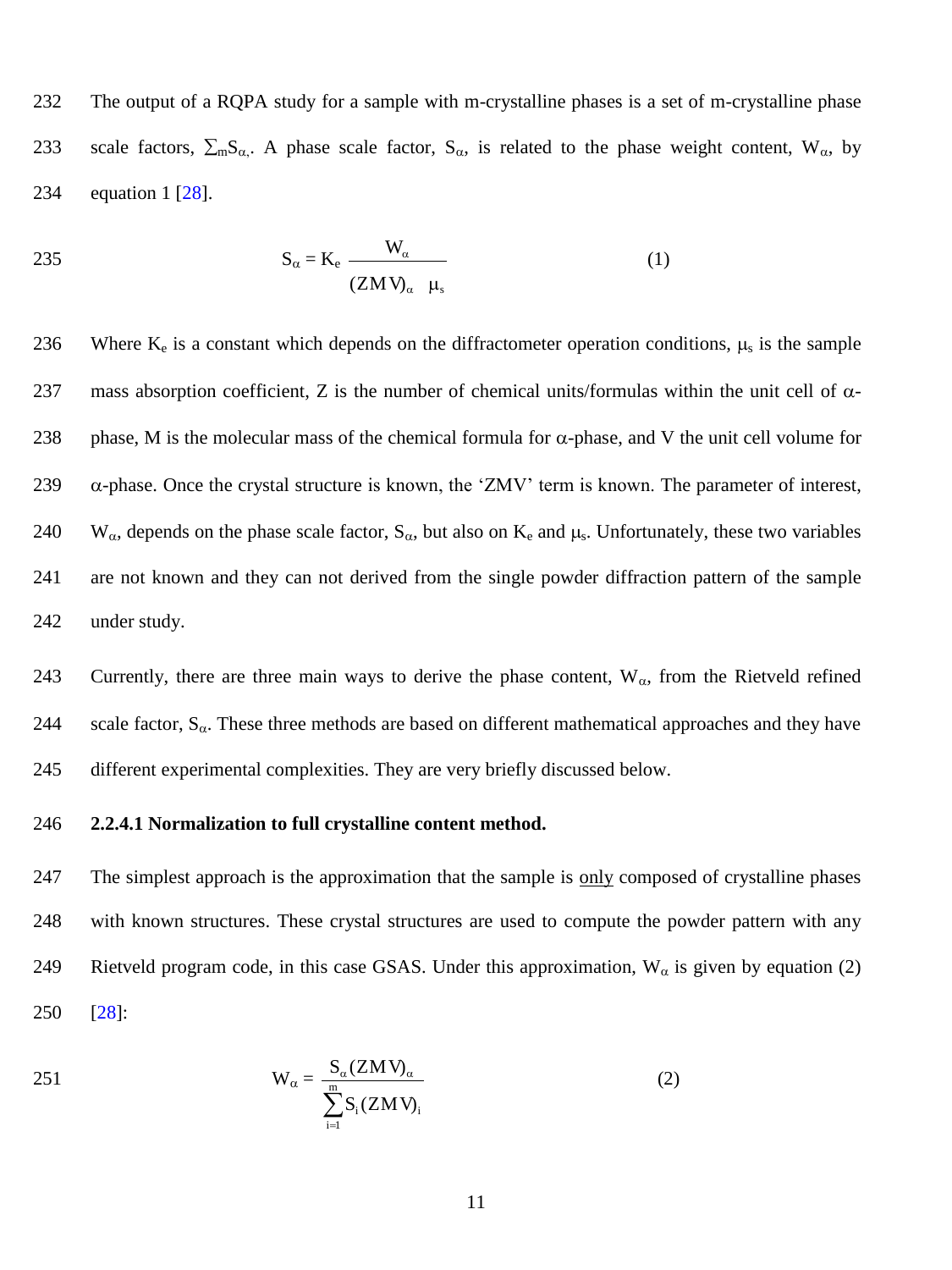The use of equation (2) in RQPA eliminates the need to measure the instrument calibration 253 constant,  $K_e$ , and the sample mass absorption coefficient,  $\mu_s$ . However, the method normalizes the sum of the analysed weight fractions to 1.0. Thus, if the sample contains amorphous phases, and/or some amounts of unaccounted crystalline phases, the analysed weight fractions will be overestimated. This approach is by far the most widely used method in RQPA. However, it must be highlighted that the resulting weight fractions are only accurate if the ACn amount is very small (negligible).

#### 259 **2.2.4.2 External standard method (G-factor approach).**

260 One possibility to quantify the amount of the ACn content is to use the G-factor approach by 261 employing a suitable **external standard**. In this approach, the diffractometer constant, Ke, is 262 calculated according to equation 3 (in this case the standard was NIST  $Al_2O_3$ ) [34]:

$$
G = K_{e} = S_{st} \frac{\rho_{st} V_{st}^{2} \mu_{st}}{W_{st}}
$$
(3)

264 where  $S_{st}$  is the Rietveld scale factor of the (external) standard,  $\rho_{st}$  is density of the standard,  $V_{st}$  is 265 the unit cell volume of the standard,  $W_{st}$  is weight fraction the standard (in our case 100 wt%), all 266 values derived from the Rietveld refinement of the external standard pattern collected in identical 267 conditions than those of the cements.  $\mu_{st}$  is the mass attenuation coefficient of the standard. This G-268 factor (the average of three independent measurements) was used to determine the mass 269 concentration of each phase in the RQPA of the Yeelimite-containing cements by equation 4:

$$
W_{\alpha} = S_{\alpha} \frac{\rho_{\alpha} V_{\alpha}^{2} \mu_{s}}{G}
$$
 (4)

271 This method allowed determining the absolute weight fractions by previously obtaining the 272 diffractometer constant. However, the mass attenuation coefficient of the samples are needed,  $\mu_s$ .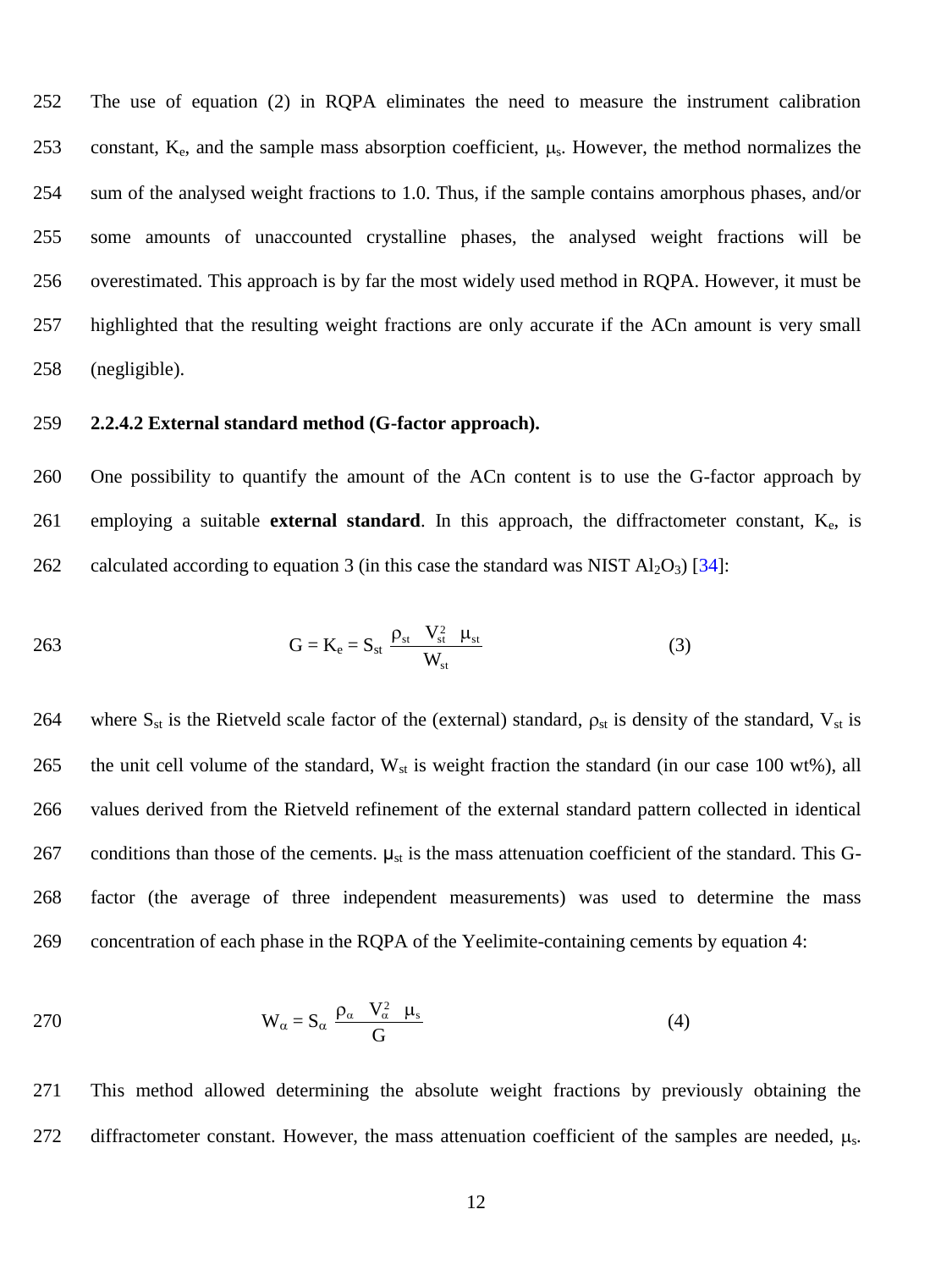These values were independently determined by X-ray fluorescence analysis from data in Table 2. 274 The calculated G factor for NIST  $\text{Al}_2\text{O}_3$ , as well as selected structural details of the used standard, is given in Table 4. The mass attenuation coefficients (MAC) of the individual oxides (calculated with the HighScore Plus 2.2 program) were given in Table 2. Furthermore, the MAC values of the six studied samples were also given in that Table.

#### 278 **2.2.4.3 Internal standard method.**

 An alternative method to quantify the ACn content is to use the **internal standard method**. In this approach, the sample is spiked with an appropriate standard that should fulfil at least three conditions. It must have an absorption coefficient close to the sample, negligible ACn content, and small average particle size in order to be easily homogenised with the sample under study. In our case, ZnO was used as internal standard. This compound was selected because its MAC value,  $\,$  50.34 cm<sup>2</sup>/g, yields a linear attenuation coefficient, 285 cm<sup>-1</sup>, very similar to those of the analysed 285 cements. Furthermore, its particle size is small, approximately 0.5  $\mu$ m as determined by scanning electron microscopy; its face-centred crystal structure gives a very simple pattern avoiding strong overlapping with the diffraction lines of the studied cements; and a previous study [60] showed very 288 small, if any, ACn content.

289 A simple Rietveld refinement using the methodology explained in section 2.2.4.1 will yield a set of 290 weight fractions normalized to 100%. However in this case, in addition to the weight fractions of 291 the phases in the sample, the Rietveld refined weight fraction of the standard,  $R_{st}$ , is also obtained. It 292 should be kept in mind that the weight fraction added of the internal standard is precisely known, 293 W<sub>st</sub>. If the sample contains ACn,  $R_{st}$  will be (much) larger than  $W_{st}$ . From this overestimation, the 294 overall ACn content is derived according to equation  $(5)$   $[32]$ :

295 
$$
ACn = \frac{1 - W_{st} / R_{st}}{100 - W_{st}} \times 10^4 \%
$$
 (5)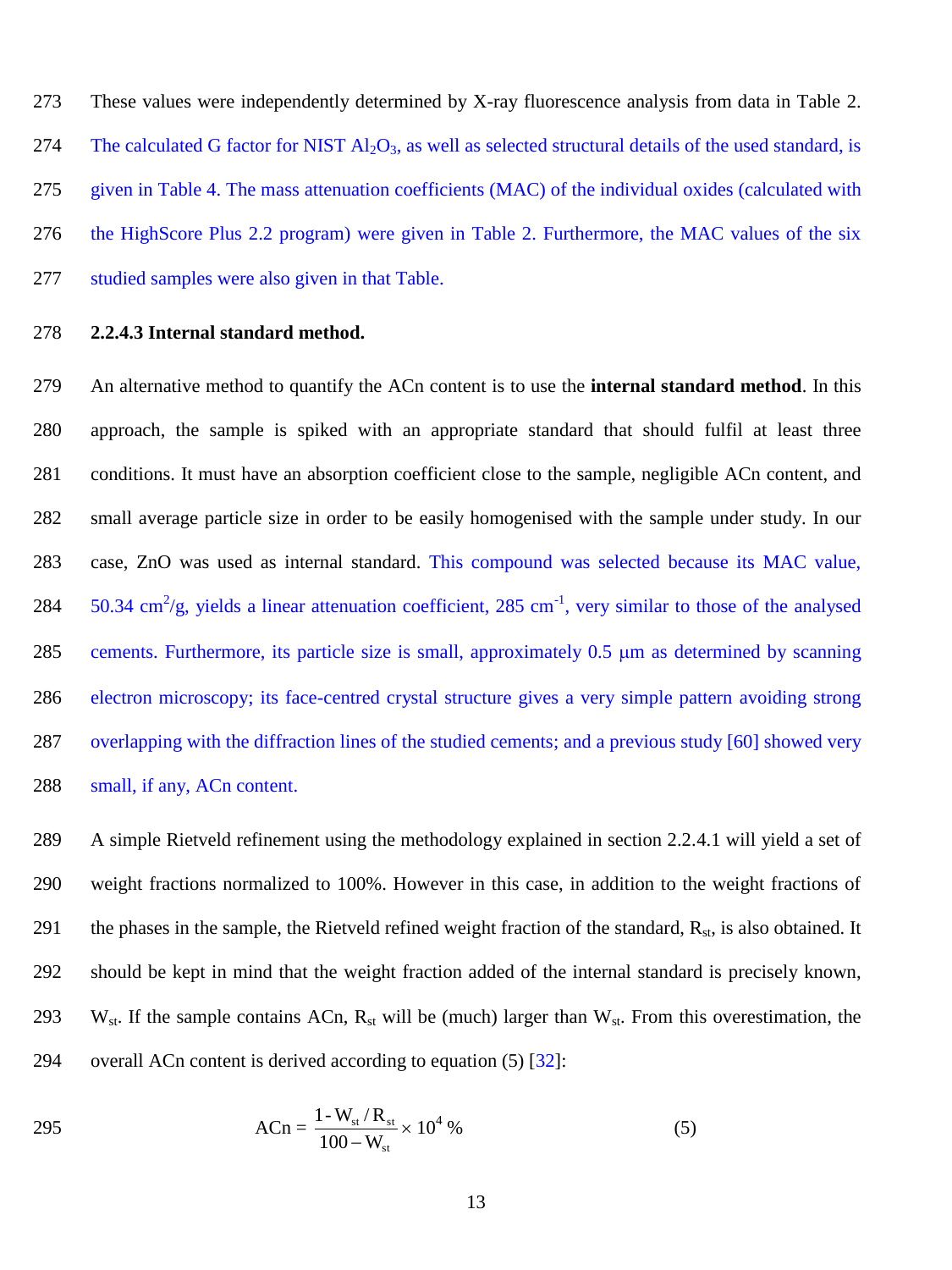Once the overall ACn content of the sample under study, ACn, is known, the initial RQPA can be recalculated to yield the real sample phase contents. All details for these calculations have been already reported [32]. Furthermore, the errors associated to this approach and the optimum amount of standard has been recently discussed [61].

**3. Results and discussion.**

#### **3.1. Standard RQPA of Yeelimite-containing clinkers/cement.**

 Three commercial CSA clinkers (ALIPRE®, BELITH\_CS10 and S.A.cement), one CSA cement (CSA\_trial) and two laboratory-prepared BCSA clinkers (BCSAF\_B0 and BCSAF\_B2) have been analyzed by LXRPD. Table 5 reports the direct RQPA results (wt%) obtained for these samples where Rietveld results were normalized to 100% of crystalline phases. These values were obtained from the approach described in section 2.2.4.1, and hence, the presence of an ACn fraction is neglected. Standard deviations are derived from three independent measurements (not the mathematical errors from the Rietveld fits). These three analyses were carried out to different portions of the samples for better averaging (i.e. not recording three patterns for the same sample). Figures 1 to 6 show a selected range of the Rietveld plots for the six studied Yeelimite-containing cements. The major peaks for each phase are labelled.

Several conclusions can be drawn from the phase analyses reported in Table 5.

313 I) Yeelimite, ideal stoichiometry  $Ca_4Al_6O_{12}(SO_4)$ , is known to crystallise in the tectosilicate sodalite 314 type structure, Na<sub>4</sub>Al<sub>3</sub>Si<sub>3</sub>O<sub>12</sub> Cl. Replacement of chloride by sulfate and partial replacement of 315 sodium by calcium gives hauynite,  $Na_3CaAl_3Si_3O_{12}(SO_4)$ . Both sodalite and hauynite minerals are cubic. However, some aluminates with sodalite structure are known to be orthorhombic, for 317 instance  $Ca_4Al_6O_{12}(WO_4)$  [62,63]. Therefore, both orthorhombic and cubic structural descriptions have been included in the control file for the RQPA, see Table 3. It is noteworthy that five out of six studied samples contained a mixture of orthorhombic and cubic sodalite type-structures. Only,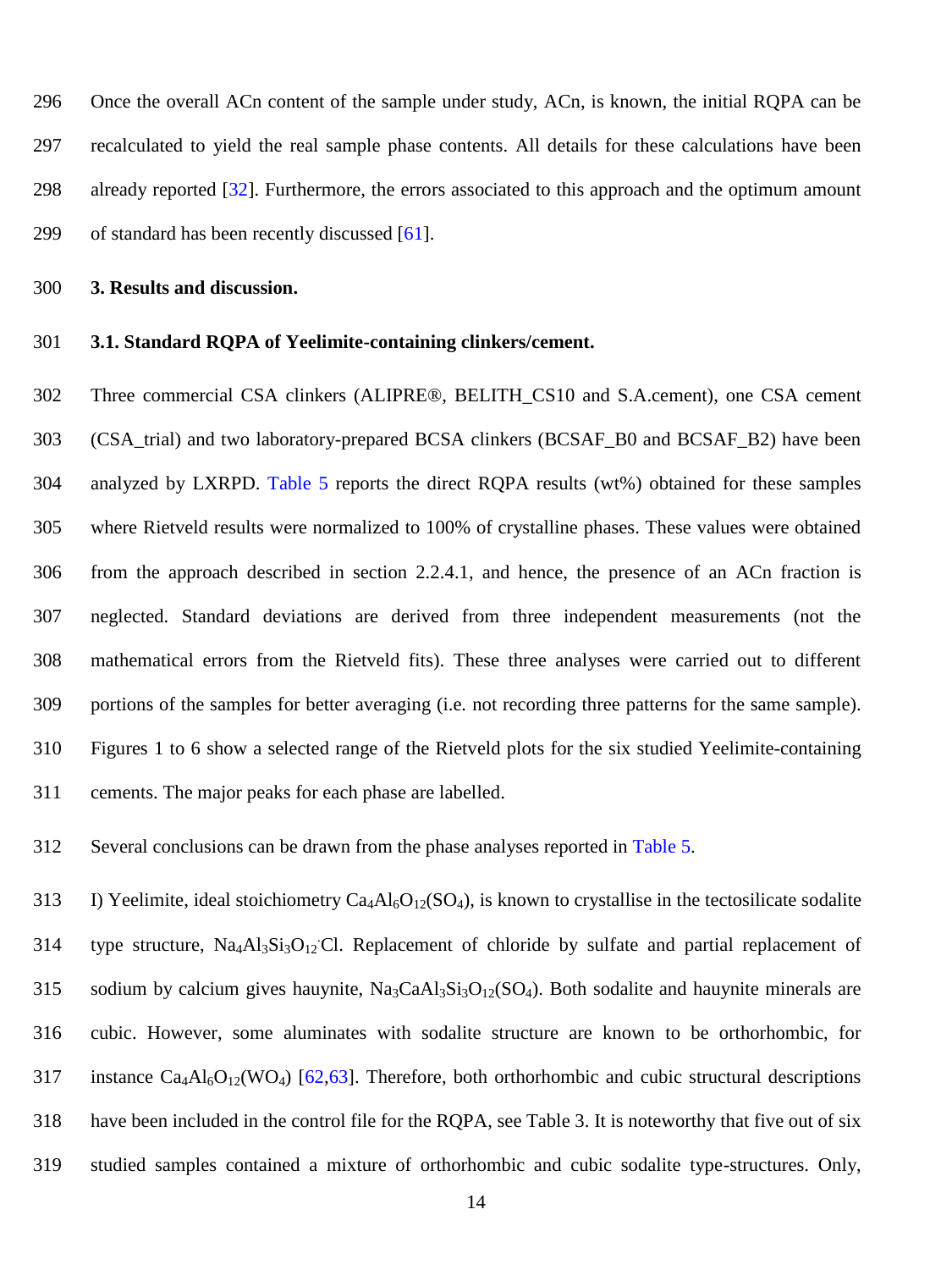BCSAF\_B2 sample showed just cubic Yeelimite. We speculate that this is due to the simultaneous presence of Na, Fe and Si within cubic Yeelimite in BCSAF\_B2. A deep synthetic and structural 322 study of cubic and orthorhombic  $C_4A_3S$ -type phases is in progress, including neutron powder diffraction, and it will be reported elsewhere.

 II) It is also important to identify the belite polymorph and its quantification. Borax addition fully 325 transform  $\beta$ -belite in BCSAF B0 to fully  $\alpha'_{H}$ -belite in BCSAF B2, in complete agreement with a previous report [60]. The mechanism for the borax-activation of belite has been very recently 327 unravel as a solid solution,  $Ca_{2-x}Na_x(SiO_4)_{1-x}(BO_3)_x$ , has been proved and the crystal structure of  $\alpha'_{H}$ -Ca<sub>1.85</sub>Na<sub>0.15</sub>(SiO<sub>4</sub>)<sub>0.85</sub>(BO<sub>3</sub>)<sub>0.15</sub> has been worked out [45]. It is also noteworthy that S.A.cement 329 has a high  $\alpha'_{H}$ -belite content. This can be justified with the elemental composition reported in Table 330 2, as its Na<sub>2</sub>O content is quite high, 1.4 wt%. Na<sub>2</sub>O is known to stabilise  $\alpha$ -forms of belite [64,65].

331 III) CS quantified in ALIPRE®, S.A.cement and CSA\_trial is the high temperature polymorph, anhydrite-II [48]. So, this less reactive CS was likely produced during the clinkering process. It should be noted that gypsum, bassanite and less-soluble anhydrite-II can be easily distinguished and quantified by RQPA. However, bassanite and highly soluble anhydrite-III can only be distinguished in especial experimental conditions [66] with high-quality laboratory X-ray powder diffraction data.

 IV) The good accuracy of the analyses can be estimated by the comparison of the XRF results (Table 2) and RQPA results (Table 5). RQPA showed the highest amount of periclase (MgO) for BELITH\_CS10, 2.2(2) wt%, and this is in full agreement with elemental analysis reported in Table 2, where this clinker showed the highest MgO content, 2.7 wt%. Furthermore, S.A.cement was the second sample with the highest magnesium content determined by XRF, 1.5 wt%, and RQPA showed the second highest periclase content, 1.1 wt%. We choose to compare magnesium oxide contents because magnesium is little soluble in the Yeelimite structure.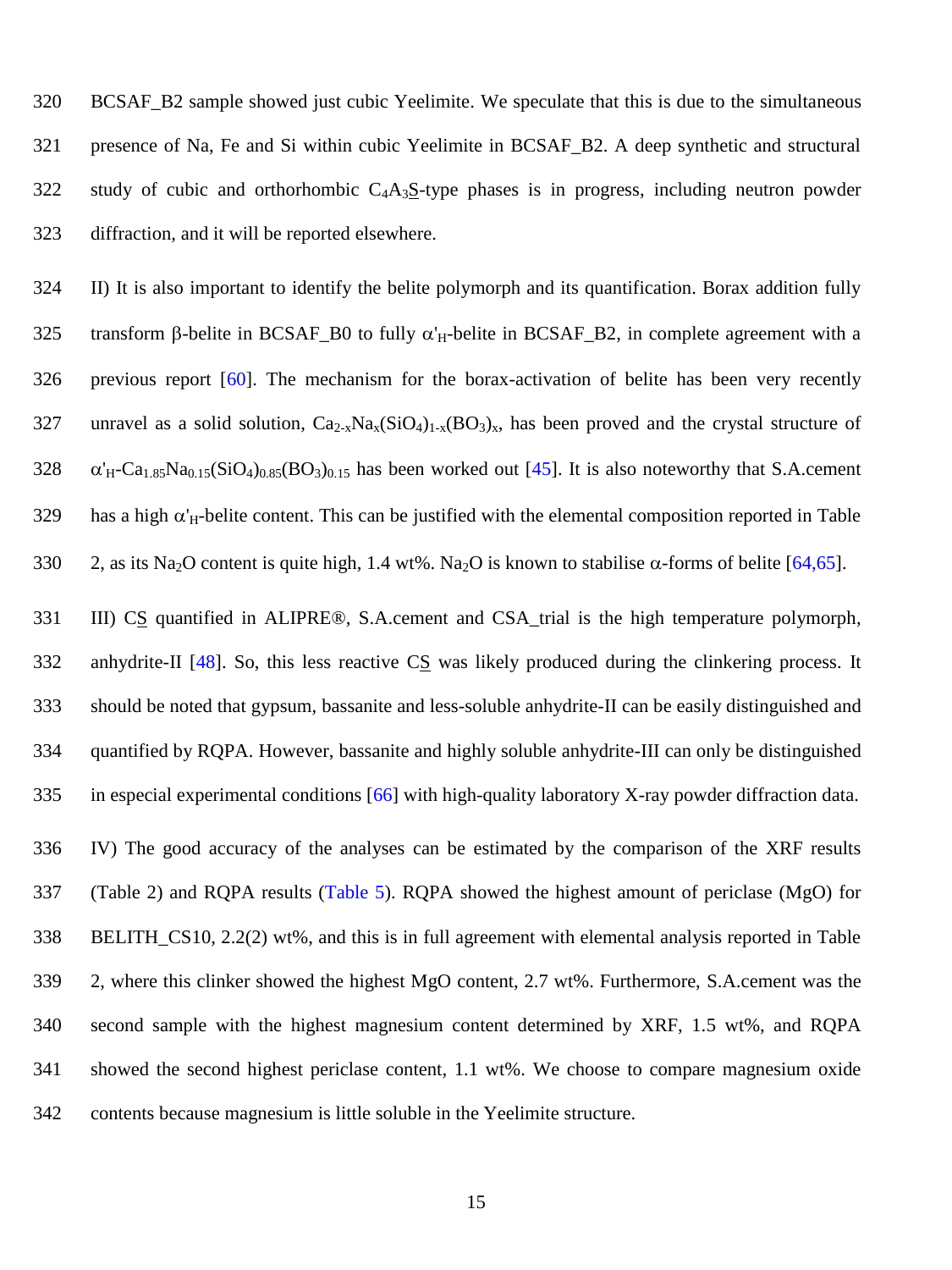343 V) The presence of ternesite (also known as sulfate-spurrite),  $C_5S_2S$ , is quite uncommon in CSA or BCSA clinkers. However, CSA\_trial has a high amount of ternesite, 16.2(5) wt%. This is likely due 345 to a very high  $SO_3$  dosage in the raw materials. XRF  $SO_3$  value for this cement, 16.7 wt%, is very 346 high even taken into account the  $\sim$ 14 wt% of gypsum added. Overall SO<sub>3</sub> values range approximately from 9 to 14 wt% for CSA clinkers and between 3 and 4 wt% for BCSA clinkers.

 VI) Titanium is usually present in CSA and BCSA cements as it accompanies aluminium in bauxites. High aluminium contents in CSA clinkers are linked to high titanium contents as shown in Table 2. Consequently, lower aluminium contents in BCSA are linked to lower titanium contents. Furthermore, titanium may replace aluminium in some phases but the solubility limits are exceeded in CSA and BCSA clinkers. This is evident from the RQPA as the perovskite CaTiO<sub>3</sub> phase segregates. We have carried out the RQPA with this assumed stoichiometry, CaTiO3, however further studies are needed in order to establish the stoichiometry of the perovksite phase as it is very well known that this phase forms extensive solid solutions with transition metals.

 Finally, selective dissolutions have been carried out for BCSAF\_B0 and BCSAF\_B2, see Figures 7 and 8. This work was carried out for a better characterisation of these samples. For instance, it can 358 be highlighted that the main peak of CT is strongly overlapped with the main peak of  $C_3A$  and 359 merwinite,  $Ca<sub>3</sub>Mg(SiO<sub>4</sub>)<sub>2</sub>$ . Therefore, RQPA, itself, can not distinguish between these phases. Figure 7 shows a small selected region of the Rietveld plots for BCSAF\_B0 clinker plus the aluminate and silicate residues. Figure 8 shows the same type of graphic for BCSAF\_B2. The Rietveld plot for the silicate residue of BCSAF\_B0 is very informative as the diffraction peaks from 363 C<sub>4</sub>AF disappear but the diffraction peak at ~33.3 $^{\circ}$  (2 $\theta$ ) is still present. Hence, this phase could be 364 pervoskite or merwinite but not  $C_3A$ . The Rietveld refinements of the silicate residue indicated that the fit with perovskite was better (lower R-factors) than that with merwinite.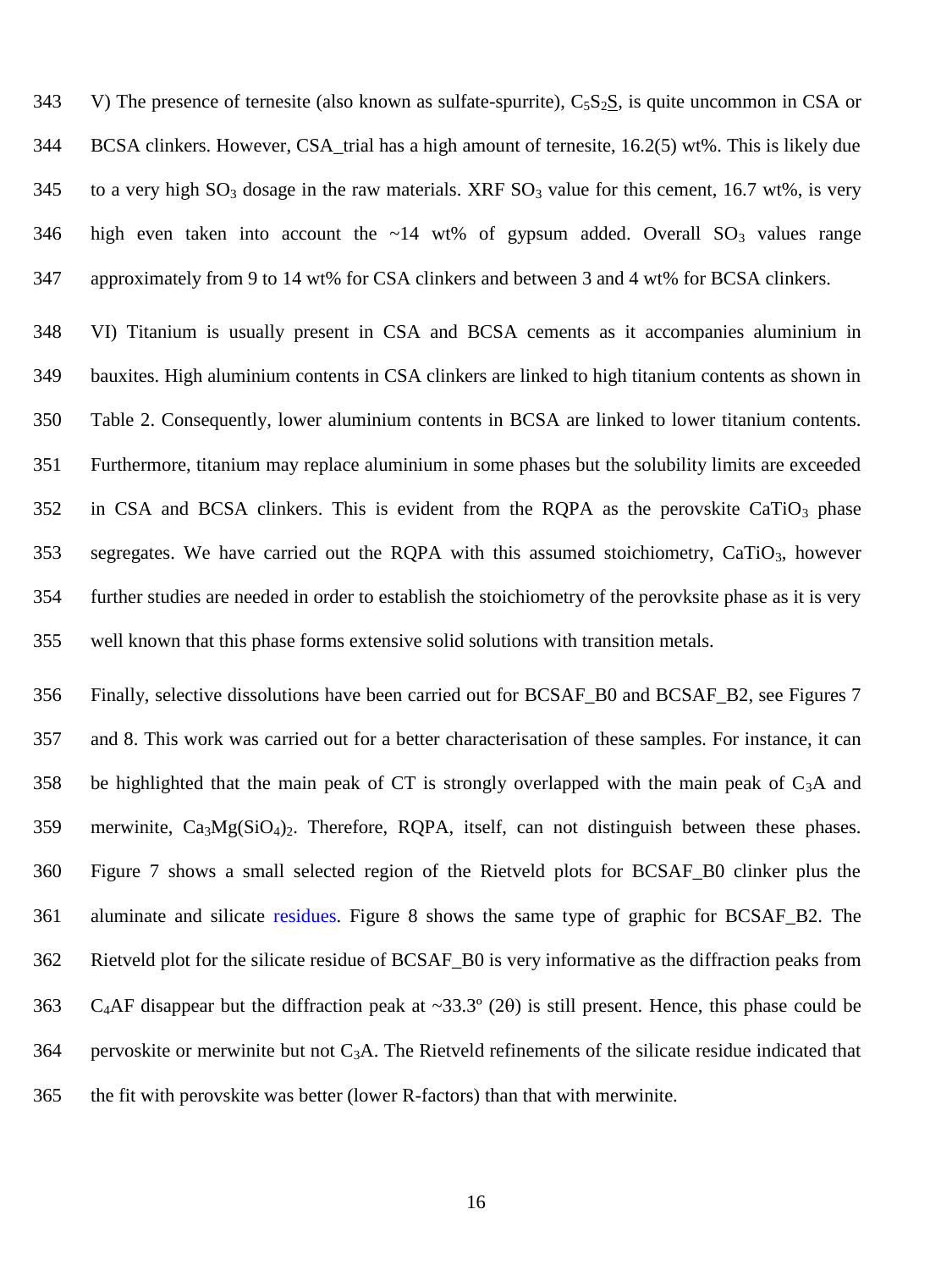Furthermore, a close analysis of the Rietveld plots of the residues indicates that the peaks widths in the BCSAF\_B2 are narrower than those in BCSAF\_B0. For instance, the diffraction peaks from CT 368 and  $C_4A_3S$  in BCSAF\_B2 aluminate fraction are narrower than those in the BCSAF\_B0 aluminate fraction, see Figure 8b and 7b, respectively. This behaviour is likely due to a better particle growth when borax is added. In fact, scanning electron microscopy data (not shown) indicate that the average particle sizes for BCSAF\_B2 are larger than those of BCSAF\_B0. However, the unit cell values of some phases change between the two studied clinkers. Furthermore, these values also slightly change between a clinker and the residues. So, the unit cell variations may also influence the degree of overlapping and consequently, some peak widths.

## **3.2. Absolute RQPA of Yeelimite-containing clinkers/cement.**

 Table 6 shows the RPQA results (wt%) for the Yeelimite-containing samples including the ACn contents employing the two methodologies previously described. The values obtained from reflection geometry using an external standard (G-method) are given in the first row. The values obtained from transmission geometry using ZnO as internal standard are given in the second row. In both cases, standard deviations are derived from three independent measurements.

 Three important conclusions can be drawn from the comparative study shown in Table 6. Firstly, using the G-factor (previously obtained with an external standard, see Table 4), it allowed measuring both the crystalline phases and the ACn contents. The ACn contents of CSA clinkers/cements are similar to those found in OPC cements, ~ 10 wt% [30-32]. However, these contents are much higher in BCSA clinkers, of the order of 25 wt%. We would like to highlight that this measurement does not mean that there is about 25 wt% of amorphous/sub-cooled liquid in these clinkers. These high values are likely due to the high concentration of impurities and defects in belite.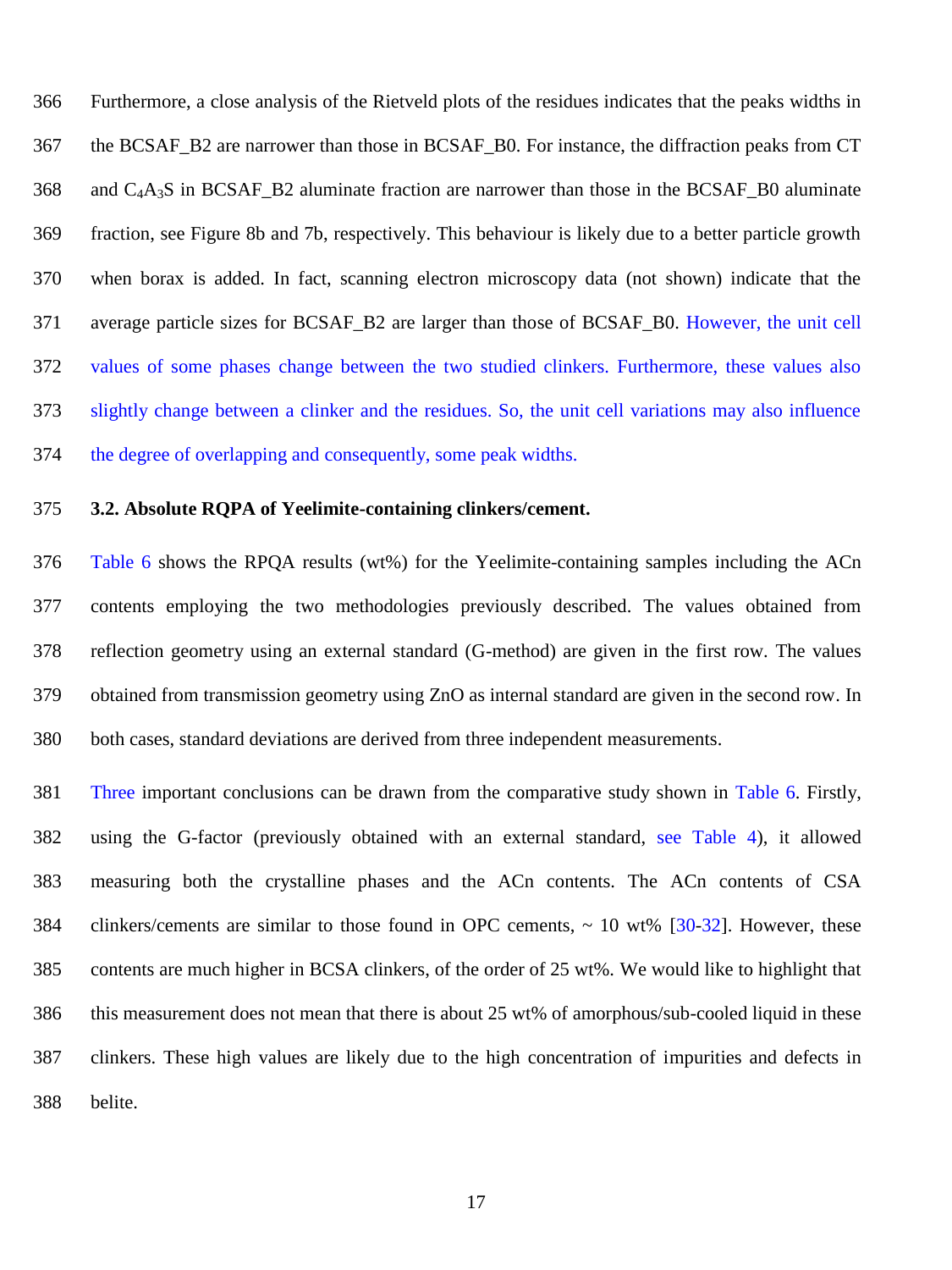Secondly, transmission powder diffraction data were also recorded for the same samples. An alternative methodology is always advisable to show the appropriateness of data recording and data analysis strategies. Furthermore, although the internal standard dilutes the phases in the samples, ZnO was added to determine the overall ACn contents. Table 6 also reports the analytical results obtained from this methodology. Overall, the same trend was obtained concerning the ACn contents. CSA clinkers have ACn contents close to 10 wt% except for BELITH\_CS10, which 395 essentially had a cero value. Furthermore, the BCSA clinkers displayed high ACn contents,  $\sim$  25 wt%, in full agreement with those obtained with the G-method.

 For the internal standard method, the reported uncertainties in Table 6 are those arising from the average of three measurements. However, the uncertainties resulting from the amount of standard used, 25 wt%, are not taken into account. Therefore, the standard deviations reported for the ACn numbers are underestimated. Errors close to 3 wt% are more likely to occur, but they are very difficult to quantify with precision.

 Thirdly, a brief discussion on the results obtained by these two methods is worthy, see Table 6. For four samples, S.A.cement, CSA\_trial, BCSA\_B0 and BCSAF\_B2, the Rietveld quantitative phase analysis values agree quite well. However, for ALIPRE® and BELITH\_CS10, the results are not 405 that satisfactory. For ALIPRE®, the differences in the quantification of  $C_4A_3S-c$ ,  $\beta$ -belite and ACn are 5.7, 4.3 and 10.3 wt%. Three times the standard deviations is commonly used for a good level of 407 confidence. So, the sum of  $3\sigma$  for the two analyses was calculated giving 3.0, 5.1 and 9.6 wt% for 408  $C_4A_3S-c$ ,  $\beta$ -belite and ACn values, respectively. Therefore, the quantification of  $C_4A_3S-c$  for 409 ALIPRE<sup>®</sup> is well out of the limits. For BELITH CS10, the differences in the quantification of 410 C<sub>4</sub>A<sub>3</sub>S-o,  $\beta$ -belite and ACn are 4.3, 7.2 and 14.5 wt%, with the sum of  $3\sigma$  for the two analyses 411 giving 3.9, 3.9 and 5.7 wt%, respectively. In this case, the quantification of  $\beta$ -belite and ACn does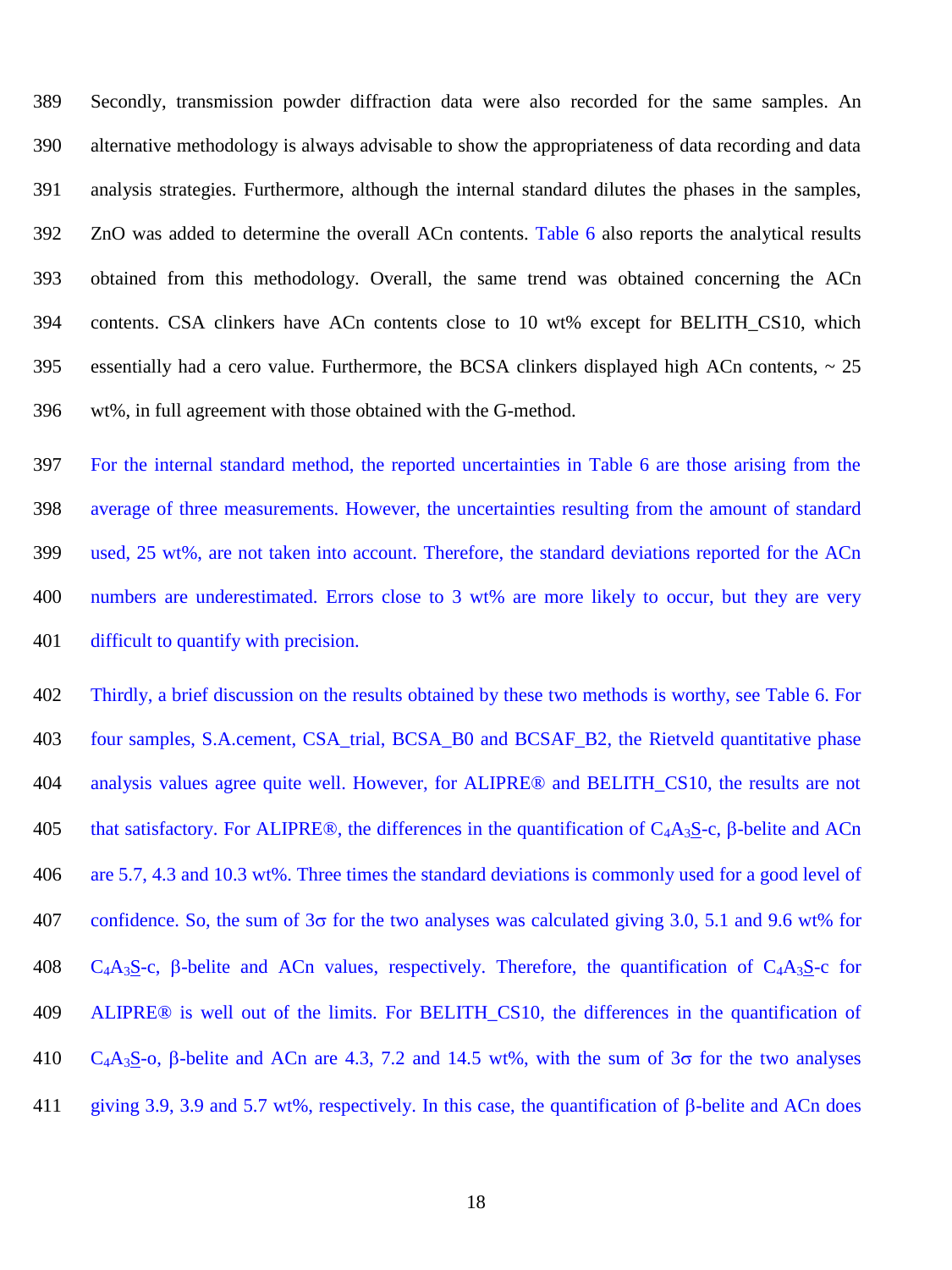not agree. We do not have a definitive answer for this behaviour but correlations of the phase scale

factors with the peak shape parameters may be likely playing a role.

 Finally, it is worth to highlight the importance of having accurate structural description for every phase in the cements to be analysed. This is more important for high-content phases, and it will be 416 illustrated for the RQPA of BCSAF B2. If the 'old' approximate crystal structure of  $\alpha'_{H}-C_2S$  is 417 used [44], one Rietveld fit of the reflection data gave  $R_{WP}=5.22\%$  and  $R_F(\alpha'_H-C_2S)=7.24\%$ . The 418 application of the G-method gave  $\alpha'_{H}$ -C<sub>2</sub>S and ACn contents of 35 and 33 wt%, respectively. If a 419 better structural description is used,  $\alpha'_{H}$ -Ca<sub>1.85</sub>Na<sub>0.15</sub>(SiO<sub>4</sub>)<sub>0.85</sub>(BO<sub>3</sub>)<sub>0.15</sub> [45], then, the Rietveld fit of 420 the same pattern was better (lower disagreement factors):  $R_{WP}=4.87\%$  and  $R_F(\alpha'_H-C_2S)=5.72\%$ . 421 This better fit gave a larger  $\alpha'_{H}$ -C<sub>2</sub>S scale factor (30.94 instead of 25.53) and therefore, the  $\alpha'_{H}$ -C<sub>2</sub>S 422 content was larger (40 wt%) and ACn content smaller, 28 wt%. So, the use of approximate crystal structures give lower determined crystalline phase contents and higher ACn contents, as expected.

#### **4. Conclusions.**

 Rietveld quantitative phase analyses of three commercially-available calcium sulfoaluminate clinkers have been successfully carried out. In addition, two laboratory prepared iron-rich belite calcium sulfoaluminate clinkers have been also studied. All commercial CSA clinkers contained mixtures of orthorhombic and cubic Yeelimites. Only, the borax-activated BCSA clinker contained 430 just cubic-Yeelimite. Moreover borax addition transform  $\beta$ -belite in BCSAF\_B0 to fully  $\alpha'_{H}$ -belite in BCSAF\_B2. Other accompanying phases have been quantified. It has been found a good agreement between elemental compositions obtained by X-ray fluorescence and mineralogical compositions obtained by Rietveld analysis of powder diffraction data as shown for MgO/periclase. Selective dissolutions were employed to better characterise the iron-rich belite calcium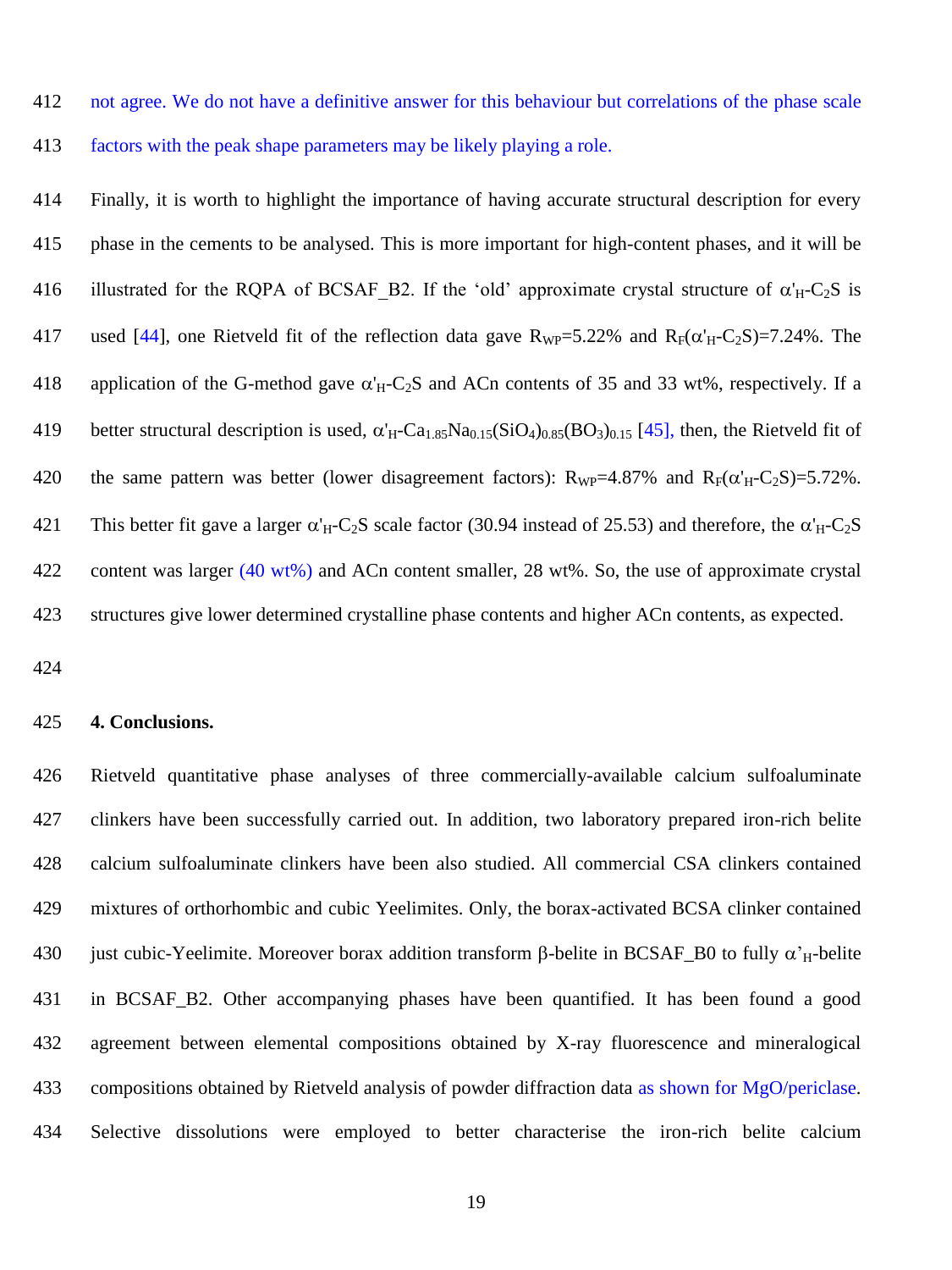Finally, the ACn contents of these materials were measured by both external and internal standard methods. The agreement was fairly good for some cements but the variations for ALIPRE® and 438 BELITH CS10 were larger than expected. Overall, the analyses showed that the commercial calcium sulfoaluminate clinkers have ACn contents quite similar to those of OPCs, ~ 10 wt%. Conversely, the ACn contents of the belite calcium sulfoaluminate clinkers were higher, ~ 25 wt%.

sulfoaluminate clinkers. Using this approach, every phase in the samples was firmly established.

#### **Acknowledgments**

 This work has been supported by Spanish Ministry of Science and Innovation through MAT2010- 16213 research grant, which is co-funded by FEDER. I.S. thanks a Ramón y Cajal fellowship, RYC-2008-03523.

#### **References**

- [1] A. Klein, Calciumaluminosulfate and expansive cements containing same, US Patent No. 3, 155, 526 (1963) 4 pp.
- [2] Y. Wang, M. Su, The third cement series in China, World Cem. 25 (1994) 6-10.
- 449 [3] E.M. Gartner, Industrially interesting approaches to "low-  $CO<sub>2</sub>$ " cements, Cem. Concr. Res. 34 (2004) 1489-1498.
- 451 [4] G.S. Li, G. Walenta, E.M. Gartner, Formation and hydration of low-CO<sub>2</sub> cements based on
- belite, calcium sulfoaluminate and calcium aluminoferrite, Proceedings of the 12th ICCC, Montreal,
- Canada (2007) pp TH3-15.3.
- [5] M.C.G. Juenger, F. Winnefeld, J.L. Provis, J.H. Ideker, Advances in alternative cementitious
- binders, Cem. Concr. Res. 41 (2011) 1232-1243.
- [6] Q. Zhou, N.B. Milestone, M. Hayes, An alternative to Portland cement for waste
- encapsulation—the calcium sulfoaluminate cement system, J. Hazard. Mater. 136 (2006) 120–129.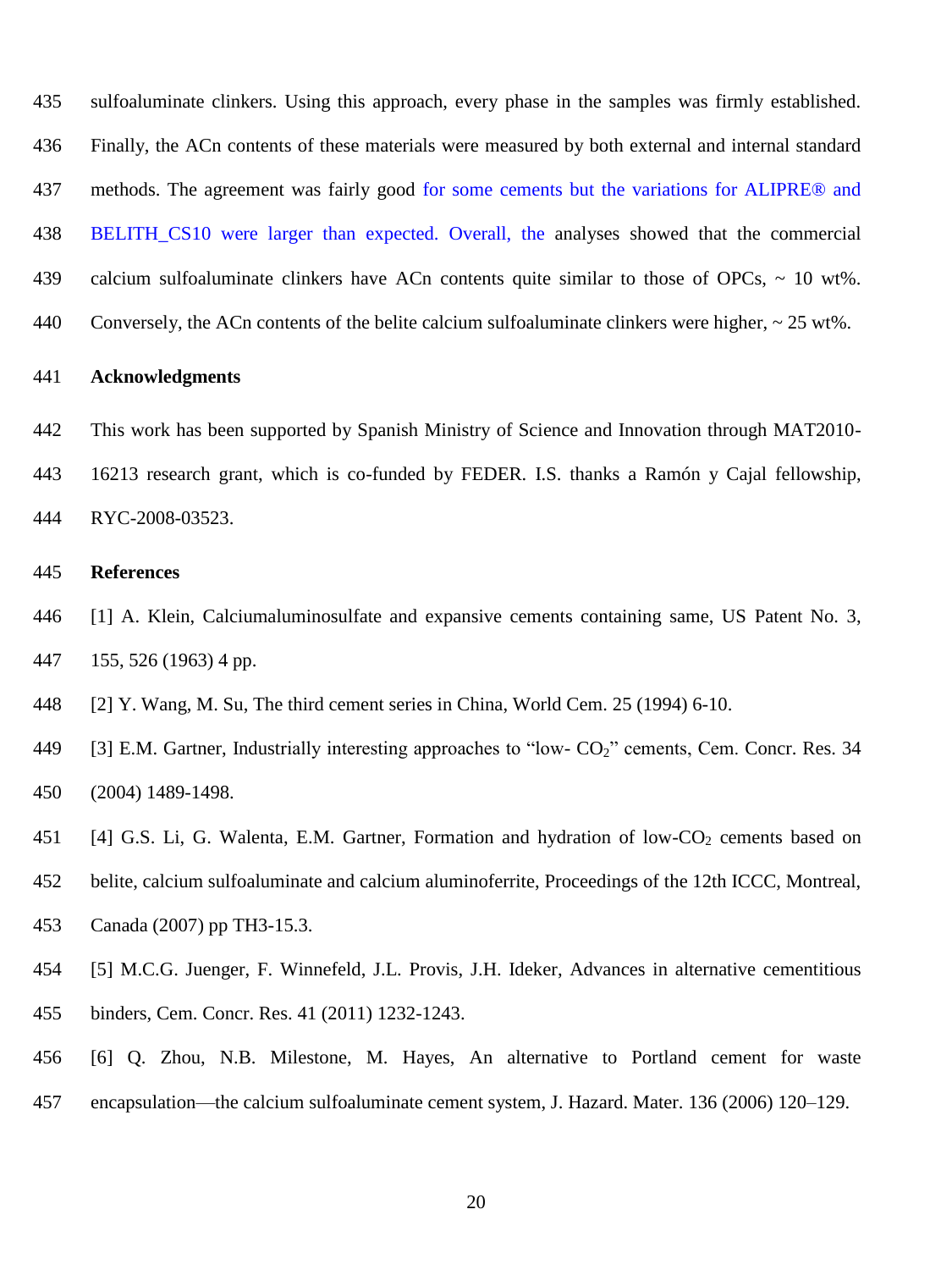- [7] F.P. Glasser, L. Zhang, High-Performance Cement Matrices Based on Calcium Sulphoaluminate-Belite Compositions, Cem. Concr. Res. 31 (2001) 1881-1886.
- 460 [8] J. Beretka, M. Marroccoli, N. Sherman, G.L. Valenti, The influence of  $C_4A_3S$  content and WS [ratio on the performance of calcium sulfoaluminate-based cements,](http://www.sciencedirect.com/science/article/pii/S0008884696001640?_alid=1840169977&_rdoc=1&_fmt=high&_origin=search&_docanchor=&_ct=1&_zone=rslt_list_item&md5=76d50cc6ed3845e743d51b5a2975ce59) Cem. Concr. Res. 26 (1996) 1673-1681.
- [9] S. Sahu, J. Majling, [Preparation of sulphoaluminate belite cement from fly ash,](http://www.sciencedirect.com/science/article/pii/0008884694900302?_alid=1840174297&_rdoc=1&_fmt=high&_origin=search&_docanchor=&_ct=1&_zone=rslt_list_item&md5=91ea621e5d10ab2c975c5ec09992f517) Cem. Concr. Res. 24 (1994) 1065-1072.
- [10] I. Odler, Special inorganic cements, Taylor and Francis Publisher. Cap. 4 (2000) 69-74.
- [11] F. Winnefeld, S. Barlag, Calorimetric and thermogravimetric study on the influence of calcium
- sulfate on the hydration of yeelimite, J. Therm. Anal. Calorim. 101 (2010) 949-957.
- [12] S. Berger, C.C.D. Coumes, P. Le Bescop, D. Damidot, Influence of a thermal cycle at early age
- on the hydration of calcium sulphoaluminate cements with variable gypsum contents, Cem. Concr.
- Res. 41 (2011) 149–160.
- [13] I.A. Chen, C.W. Hargis, M.C.G. Juenger, Understanding expansion in calcium sulfoaluminate-
- belite cements, Cem. Concr. Res. 42 (2012) 51-60.
- [14] L. Zhang, F.P. Glasser, Hydration of calcium sulfoaluminate cement at less than 24 h, Adv. Cem. Res. 14 (2002) 141-155.
- [15] G.S. Li, E.M. Gartner, High-belite sulfoaluminate clinker: fabrication process and binder preparation, World Patent Application WO 2006/018569 A2.
- [16] K. Quillin, Performance of belite-sulfoaluminate cements, Cem. Concr. Res. 31 (2001) 1341- 1349.
- [17] I. Janotka, U. Krajci, S.C. Mojumdar, Performance of sulphoaluminate-belite cement with high
- C4A3\$ content, Ceram. Silik. 51 (2007) 74-81.
- [18] D. Adolfsson, N. Menad, E. Viggh, B. Bjorkman, Hydraulic properties of sulphoaluminate
- belite cement based on steelmaking slags, Adv. Cem. Res. 19 (2007) 133-138.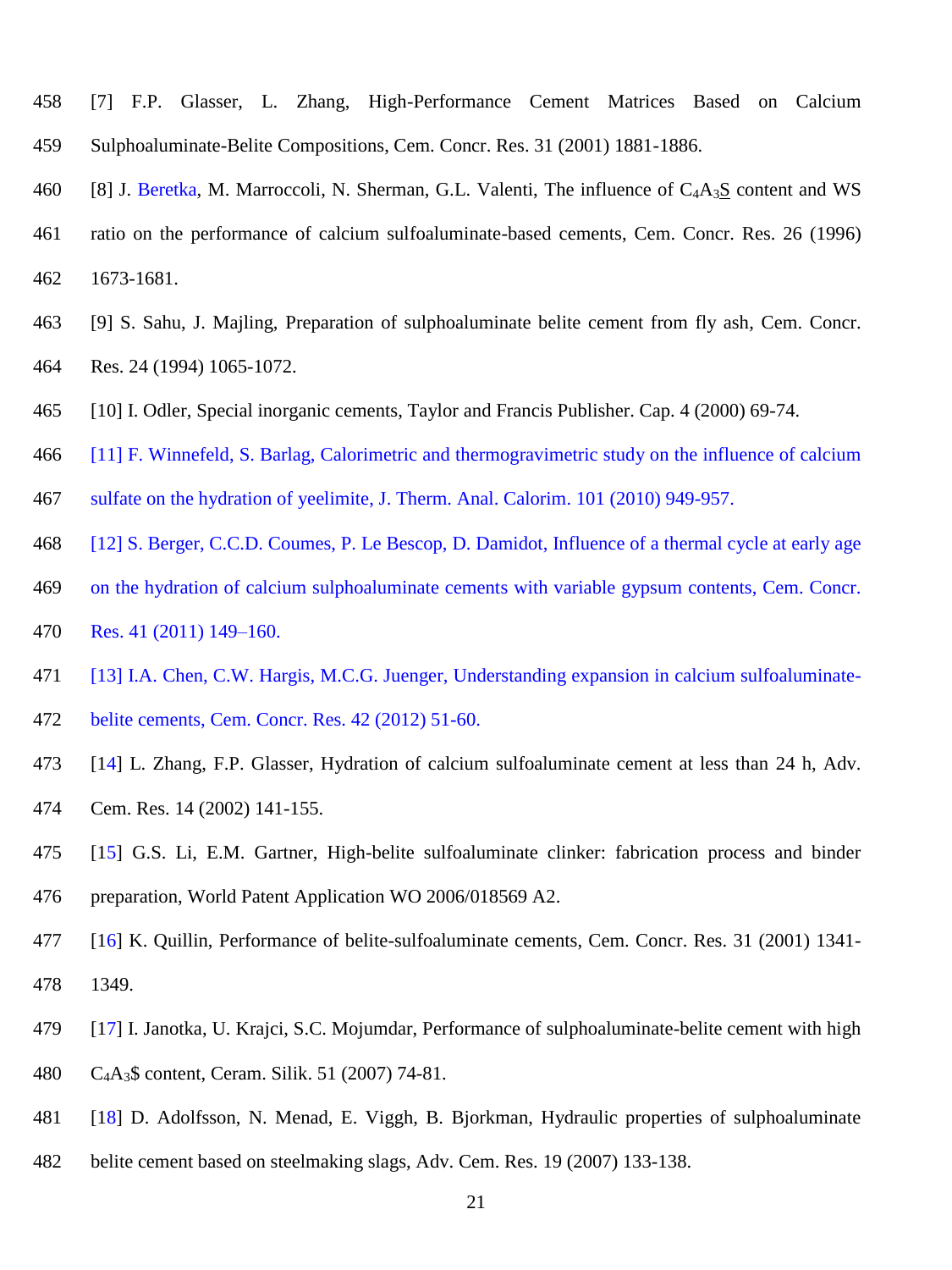- [19] J. Pera, J. Ambroise, New applications of calcium sulfoaluminate cement, Cem. Concr. Res. 34 (2004) 671-676.
- [20] G. Walenta, C. Comparet, V. Morin, E. Gartner, Hydraulic binder based on sulfoaluminate clinker and minerals additions, World Patent Application WO 2010/070215 A1 (2010).
- [21] G. Walenta, E. Gartner, V. Morin, Additives for hydraulic binder based on iron-rich belite
- calcium sulfoaluminate clinker, World Patent Application WO 2011/020958 A1 (2011).
- [22] A. Wolter, Belite cements and low energy clinker, Cem. Inter. 3 (2005) 106-117.
- [23] G.L. Valenti, M. Marroccoli, F. Montagnaro, M. Nobili, A. Telesca, Synthesis, hydration
- properties and environmental friendly features of calcium sulfoaluminate cements, Proceedings of
- the 12th International Congress of Cement Chemistry, Montreal (2007) W3 11.2.
- [24] M.C Martín-Sedeño, A.J.M. Cuberos, A.G. De la Torre, G. Álvarez-Pinazo, L.M. Ordónez, M.
- Gateshki, M.A.G. Aranda, Aluminum-rich belite sulfoaluminate cements: Clinkering and early age
- hydration, Cem. Concr. Res. 40 (2010) 359–369.
- [25] A.G. De la Torre, A.J.M. Cuberos, G. Alvarez-Pinazo, A. Cuesta, M.A.G. Aranda, In situ
- powder diffraction study of belite sulfoaluminate clinkering, J. Synchr. Rad. 18 (2011) 506–514.
- [26] J. Li, H. Ma, H. Zhao, Preparation of Sulphoaluminate-alite Composite Mineralogical Phase
- Cement Clinker from High Alumina Fly Ash, Key Eng. Mat. 334-335 (2007) 421–424.
- [27] H.M. Rietveld, A Profile Refinement Method for Nuclear and Magnetic Structures, J. Appl. Cryst. 2 (1969) 65-71.
- [28] D.L. Bish, S.A. Howard SA, Quantitative phase analysis using the Rietveld method, J. Appl. Cryst. 21 (1988) 86-91.
- [29] O. Pritula, L. Smrcok, B. Baumgartner, On reproducibility of Rietveld analysis of reference
- Portland cement clinkers, Pow. Diffr. 18 (2003) 16-22.
- [30] P.M. Suherman, A.V. Riessen, B. O'connor, D. Li, D. Bolton, H. Fairhurst, Determination of
- amorphous phase levels in Portland cement clinker, Pow. Diffr. 17 (2002) 178-185.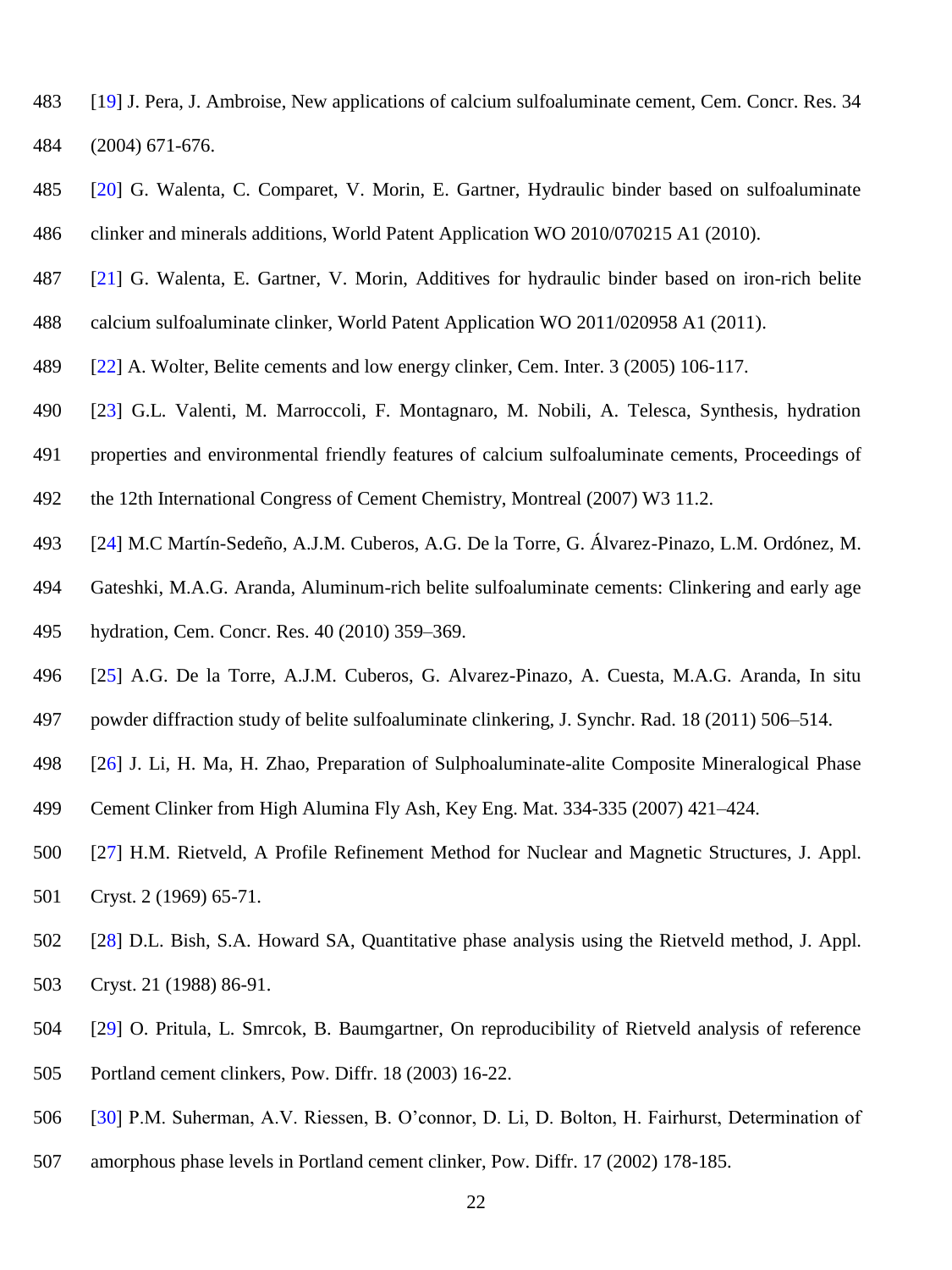- [31] P.S. Whitfield, L.D. Mitchell, Quantitative Rietveld analysis of the amorphous content in cements and clinkers, J. Mater. Sci. 38 (2003) 4415-4421.
- [32] A.G. De la Torre, S. Bruque, M.A.G. Aranda, Rietveld quantitative amorphous content analysis, J. Appl. Cryst. 34 (2001) 196-202.
- [33] J.P. Cline, R.B. Von Dree, R. Winburn, P.W. Stephens, J.J. Filliben, Addressing the
- amorphous content issue in quantitative phase analysis: the certification of NIST standard reference
- material 676a, Acta Cryst. Sect A 67 (2011) 357-367.
- [34] B.H. O'Connor, M.D. Raven, Application of the Rietveld refinement procedure in assaying
- powdered mixtures, Pow. Diffr. 3 (1988) 2-6.
- [35] D. Jansen, Ch. Stabler, F. Goetz-Neunhoeffer, S. Dittrich, J. Neubauer, Does Ordinary Portland
- Cement contain amorphous phase? A quantitative study using an external standard method, Pow.
- Diffr. 26 (2011) 31-38.
- [36] D. Jansen, F. Goetz-Neunhoeffer, B. Lothenbach, J. Neubauer, The early hydration of Ordinary
- Portland Cement (OPC): An approach comparing measured heat flow with calculated heat flow
- from QXRD, Cem. Concr. Res. 42 (2012) 134-138.
- 523 [37] J. Wang, Hydration mechanism of cements based on low- $CO<sub>2</sub>$  clinkers containing belite, ye'elimite and calcium alumino-ferrite, PhD Thesis, University of Lille (2010).
- [38] A.C. Larson, R.B. Von Dreele, General Structure Analysis System (GSAS), Los Alamos
- National Laboratory Report LAUR (2000) pp 86-748.
- [39] P. Thompson, D.E. Cox, J.B. Hasting, Rietveld refinement of Debye-Scherrer synchrotron X-
- 528 ray data from  $Al_2O_3$ , J. Appl. Cryst. 20 (1987) 79-83.
- [40] L.W. Finger, D.E. Cox, A.P. Jephcoat, A correction for powder diffraction peak asymmetry
- due to diaxial divergence, J. Appl. Cryst. 27 (1994) 892-900.
- [41] W.A. Dollase, Correction of intensities for preferred orientation in powder diffractometry:
- application of the March model, J. Appl. Cryst. 19 (1986) 267-272.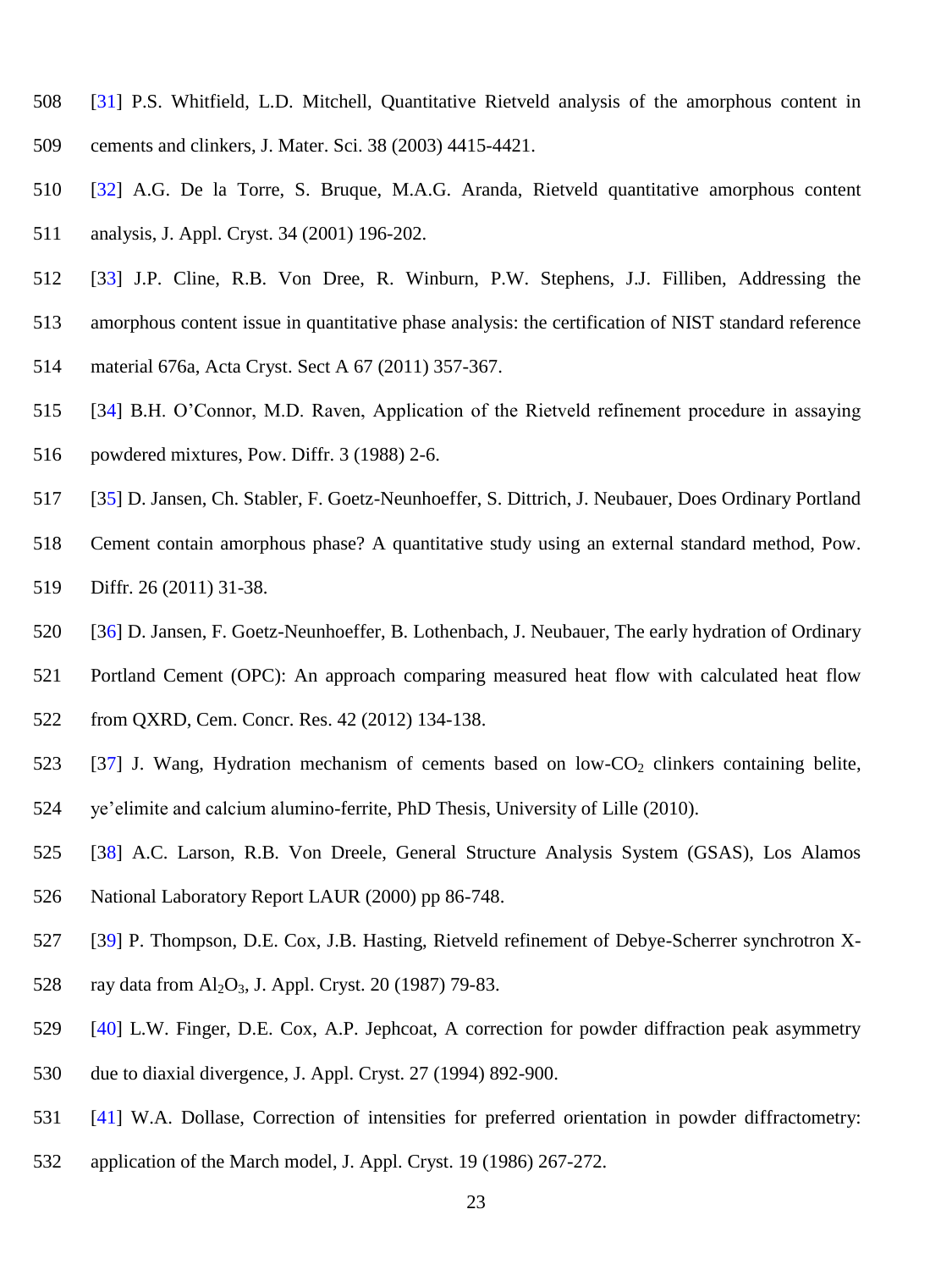- [42] N.J. Calos, C.H.L. Kennard, A.K. Whittaker, R.L.Davis, Structure of calcium aluminate 534 sulphate  $Ca<sub>4</sub>Al<sub>6</sub>O<sub>16</sub>S$ , J. Solid State Chem. 119 (1995) 1-7.
- [43] H. Saalfeld, W.Depmeier, Silicon-free compounds with sodalite structure, Kristall und Technik, 7 (1972) 229-233.
- [44] W.G. Mumme, R.J. Hill, G. Bushnell-Wye, E.R. Segnit, Rietveld crystal structure refinement,
- chemistry and calculated powder diffraction data for the polymorphs of dicalcium silicate and
- related phases, N. Jb. Miner. Abh. 169 (1995) 35-68.
- [45] A. Cuesta, E.R. Losilla; M.A.G. Aranda, A.G. De la Torre, Reactive belite stabilization
- mechanisms by boron-bearing dopants, Cem. Concr. Res. 42 (2012) 598-606.
- 542 [46] A.A. Colville, S. Géller, The crystal structure of brownmillerite,  $Ca_2FeAlO<sub>5</sub>$ , Acta Cryst. B27 (1971) 2311-2315.
- 544 [47] S. Sasaki, C.T. Prewitt, J.D.Bass, Orthorhombic perovskite CaTiO<sub>3</sub> and CdTiO<sub>3</sub>: structure and
- space group, Acta Cryst. C43 (1987) 1668-1674.
- [48] A. Kirfel, G. Will, Charge density in anhydrite, CaSO4, from X-ray and neutron diffraction,
- Acta Cryst. B36 (1980) 2881-2890.
- [49] A.G. De la Torre, M.G. Lopez-Olmo, C. Alvarez-Rua, S. Garcia-Granda, M.A.G. Aranda,
- Structure and microstructure of gypsum and its relevance to Rietveld quantitative phase analyses,
- Pow. Diffr. 19 (2004) 240-246.
- [50] S. Sasaki, K. Fujino, Y. Takeuchi, X-ray determination of electron-density distributions in
- oxides, MgO, MnO, CoO, and NiO, and atomic scattering factors of their constituent atoms, Proc. Jap. Acad. 55 (1979) 43-48.
- [51] W. Hörkner, Hk. Müller-Buschbaum, Crystal-structure of CaAl2O4, Inorg. Nuclear Chem. 38 (1976) 983-984.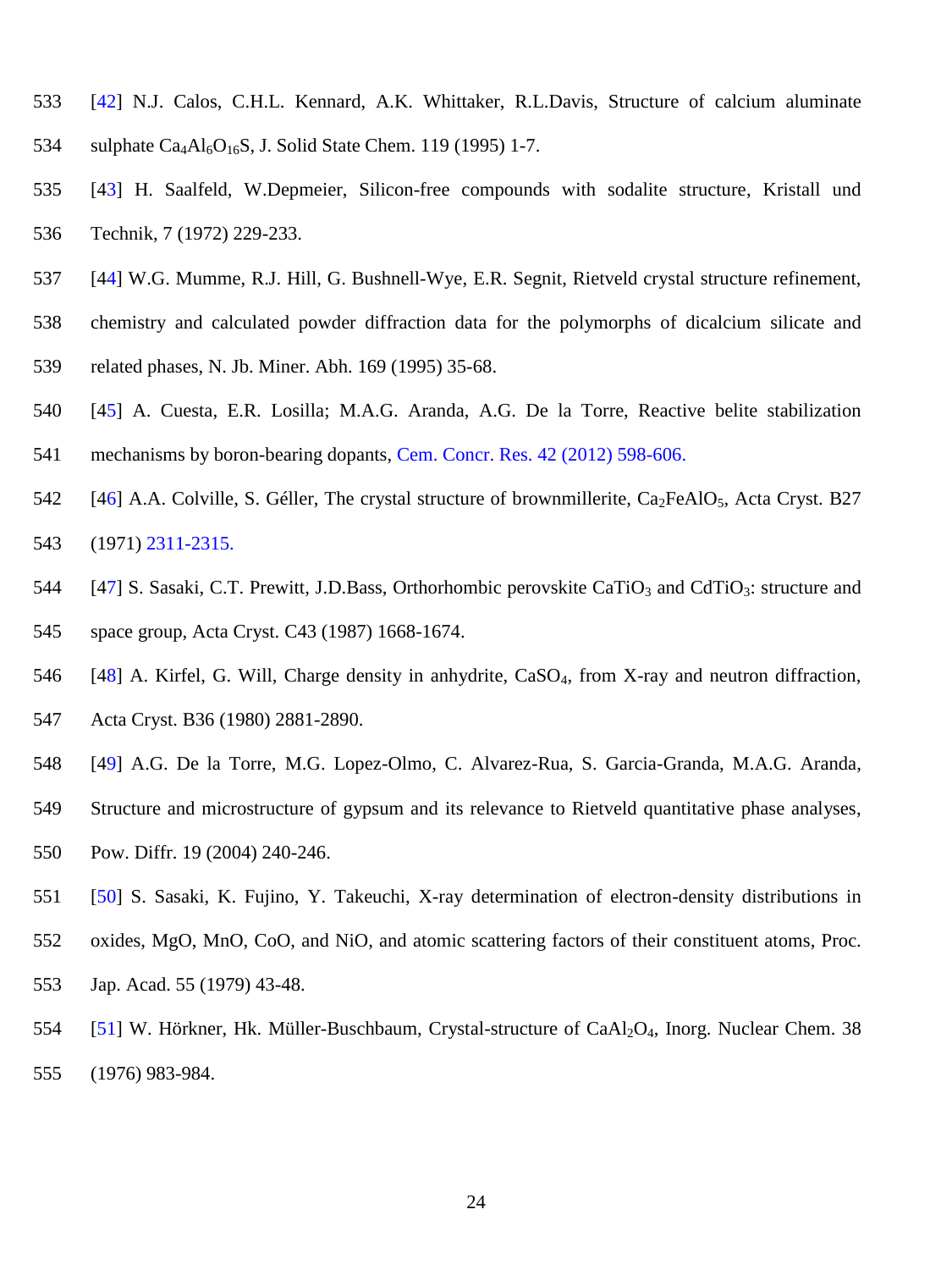- 556 [52] A.G. De la Torre, S. Bruque, J. Campo, M.A.G. Aranda, The superstructure of  $C_3S$  from synchrotron and neutron powder diffraction and its role in quantitative phase analyses, Cem. Concr. Res. 32 (2002) 1347-1356.
- 559 [53] S.J. Louisnathan, Refinement of the crystal structure of a natural gehlenite,  $Ca_2Al(Al,Si)O_7$ ,
- Can. Min. 10 (1971) 822-837.
- [54] P.D. Brotherton, J.M. Epstein, M.W. Pryce, A.H. White, Crystal structure of calcium 562 sulphosilicate,  $Ca_5(SiO_4)_{2}(SO_4)$ , Australian J. Chem. 27 (1974) 657-660.
- [55] H. Effenberger, A. Kirfel, G. Wil, Studies of the electron-density distribution of dolomite,
- CaMg(CO3)2, Tschermaks Mineralogische und Petrographische Mitteilungen, 31 (1983) 151-164.
- [56] I.P. Swainson, , M.T. Dove, W.W.Schmahl, A. Putnis, Neutron Diffraction Study of the Akermanite-Gehlenite Solid Solution Series, Phys. Chem. Min. 19 (1992) 185-195.
- [57] V. Kahlenberg, G. Doersam, M. Wendschuh-Josties, R.X. Fischer, The crystal structure of 568 delta-(Na<sub>2</sub>Si<sub>2</sub>O<sub>5</sub>), J. Solid State Chem. 146 (1999) 380-386.
- [58] E.N. Maslen, V.A. Streltsov, N.R. Streltsova, N. Ishizawa, Y. Satow, Synchrotron X-ray study 570 of the electron density in alpha-Al<sub>2</sub>O<sub>3</sub>, Acta Cryst. B49 (1993) 973-980.
- [59] J. Albertsson, S.C. Abrahams, A. Kvick, Atomic displacement, anharmonic thermal vibration,
- expansivity and pyroelectric coefficient thermal dependences in ZnO, Acta Cryst. B45 (1989) 34- 40.
- [60] A.J.M. Cuberos, A.G. De la Torre, G. Álvarez-Pinazo, M.C. Martín-Sedeño, K. Schollbach, H.
- Pöllmann, M.A.G. Aranda, Active Iron-Rich Belite Sulfoaluminate Cements: Clinkering and Hydration, Environ. Sci. Technol. 44 (2010) 6855-6862.
- [61] T. Westphal, T. Füllmann, H. Pöllmann, Rietveld quantification of amorphous portions with an
- internal standard-mathematical consequences of the experimental approach, Pow. Diffr. 24 (2009)
- 239-243.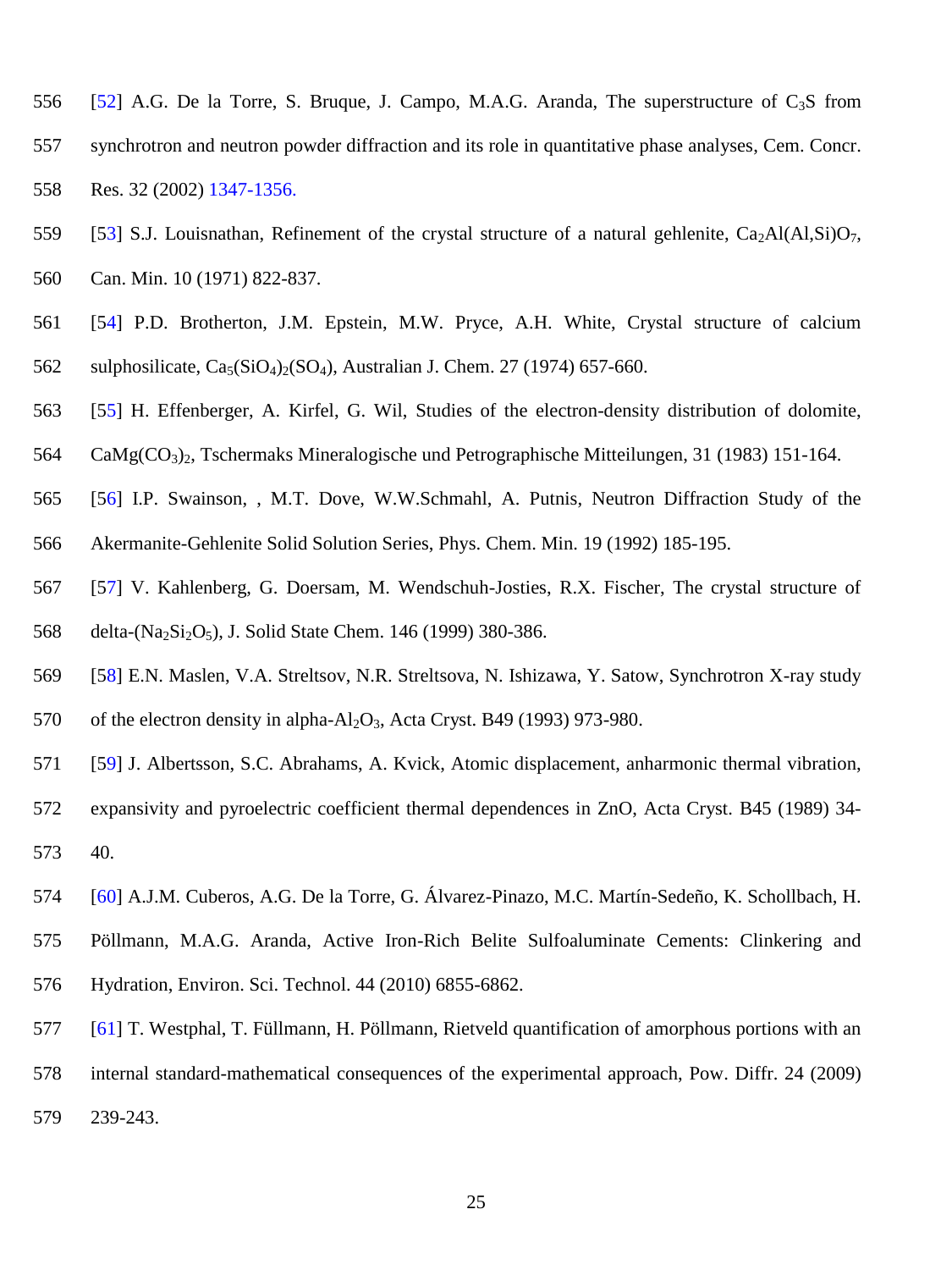- 580 [62] W. Depmeier, Aluminate Sodalite  $Ca_8[A]_2O_{24}$ ](WO<sub>4</sub>)<sub>2</sub> at Room Temperature, Acta Cryst. C40 (1984) 226-231.
- 582 [63] W. Depmeier, Structure of Cubic Aluminate Sodalite Ca<sub>8</sub>[Al<sub>12</sub>O<sub>24</sub>](WO<sub>4</sub>)<sub>2</sub> in Comparison with
- 583 its Orthorhombic Phase and with Cubic  $Sr_8[A]_2O_{24}$  (CrO<sub>4</sub>)<sub>2</sub>, Acta Cryst. B44 (1988) 201-207.
- [64] K. Morsli, AG. de la Torre, S. Stober, A.J.M. Cuberos, M. Zahir, M.A.G. Aranda, Quantitative
- Phase Analysis of Laboratory-Active Belite Clinkers by Synchrotron Powder Diffraction, J. Am.
- Ceram. Soc. 90 (2007) 3205-3212.
- [65] K. Morsli, AG. de la Torre, M. Zahir, M.A.G. Aranda, Mineralogical phase analysis of alkali and sulfate bearing belite rich laboratory clinkers, Cem. Concr. Res. 37 (2007) 639-646.
- [66] S. Seufert, C. Hesse, F. Goetz-Neunhoeffer, J. Neubauer, Discrimination of bassanite and anhydrite III dehydrated from gypsum at different temperatures, Z. Kristallogr. Suppl. 30 (2009) 447-452.

## **Figure Captions**

 **Figure 1.** Selected range of the Rietveld plot for ALIPRE® clinker. Crosses are the experimental scan, solid line is the calculated pattern and the bottom line is the difference curve. The major peaks for each phase are labelled.

 **Figure 2.** Selected range of the Rietveld plot for BELITH\_CS10 clinker. Crosses are the experimental scan, solid line is the calculated pattern and the bottom line is the difference curve. The major peaks for each phase are labelled.

 **Figure 3.** Selected range of the Rietveld plot for S.A.cement clinker. Crosses are the experimental scan, solid line is the calculated pattern and the bottom line is the difference curve. The major peaks for each phase are labelled.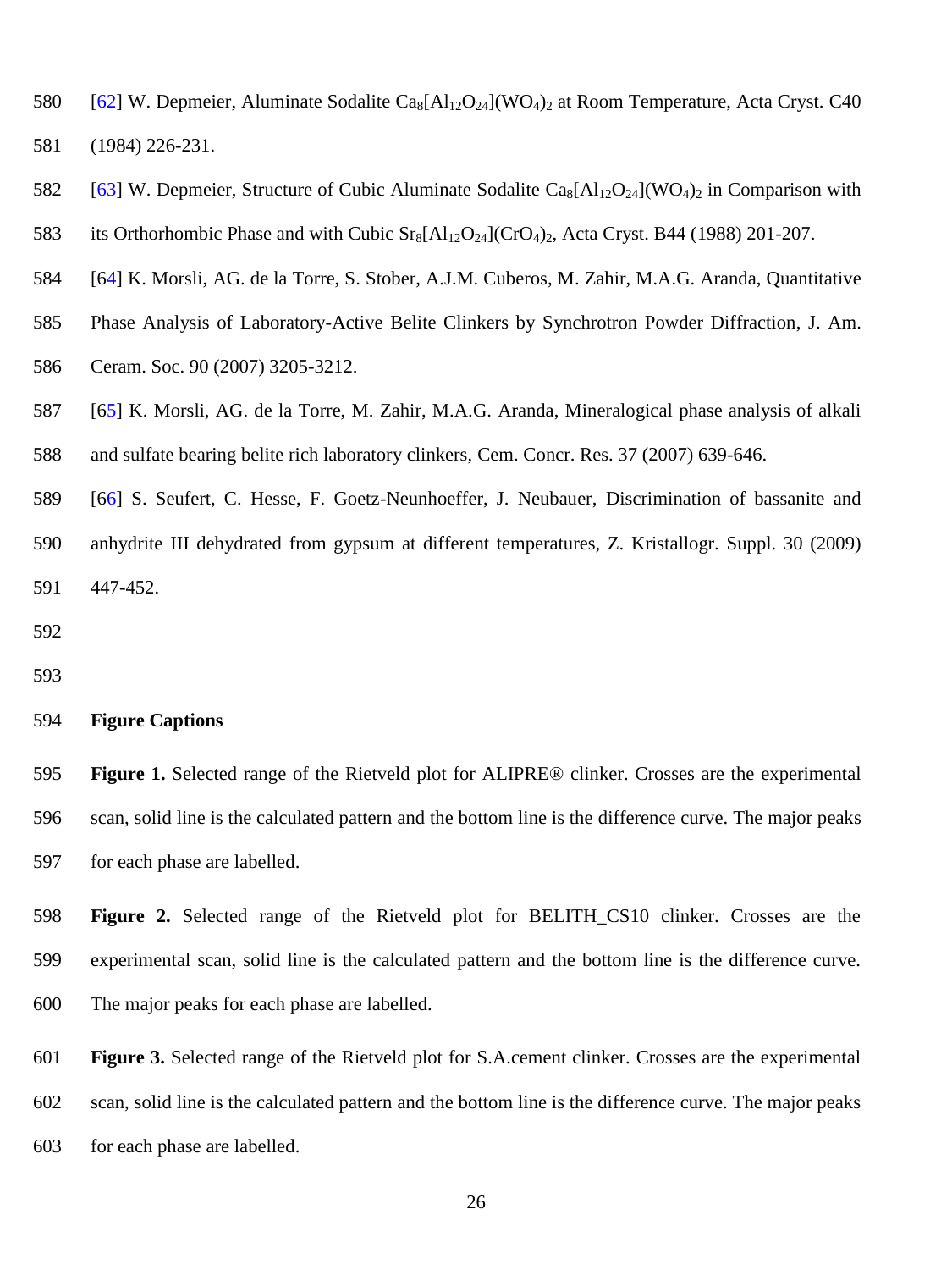**Figure 4.** Selected range of the Rietveld plot for CSA\_trial cement. Crosses are the experimental scan, solid line is the calculated pattern and the bottom line is the difference curve. The major peaks for each phase are labelled.

 **Figure 5.** Selected range of the Rietveld plot for BCSAF\_B0 clinker. Crosses are the experimental scan, solid line is the calculated pattern and the bottom line is the difference curve. The major peaks for each phase are labelled.

 **Figure 6.** Selected range of the Rietveld plot for BCSAF\_B2 clinker. Crosses are the experimental scan, solid line is the calculated pattern and the bottom line is the difference curve. The major peaks for each phase are labelled.

613 **Figure 7.** Selected small range  $(30 - 36^\circ/2\theta)$  of the Rietveld plots for: (a) BCSAF\_B0 clinker, (b) BCSAF\_B0 aluminate residue, (c) BCSAF\_B0 silicate residue. All details as in previous Rietveld figures.

616 **Figure 8.** Selected small range  $(30 - 36^\circ/2\theta)$  of the Rietveld plots for: (a) BCSAF\_B2 clinker, (b) BCSAF\_B2 aluminate residue, (c) BCSAF\_B2 silicate residue. All details as in previous Rietveld figures.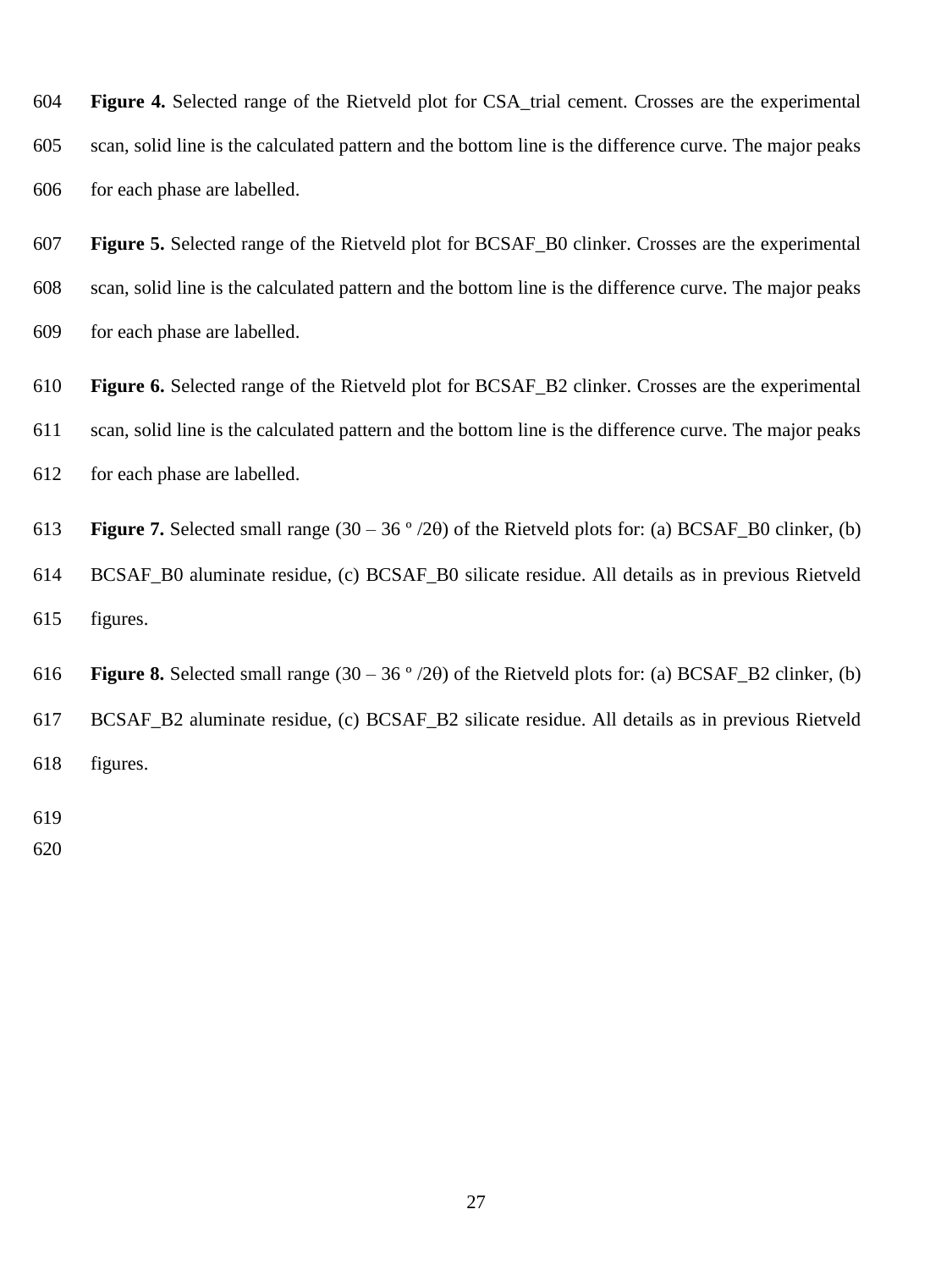|                         | Limestone | Kaolin | <b>Bauxite</b> | Gypsum | Marl   | <b>Borax</b>             |
|-------------------------|-----------|--------|----------------|--------|--------|--------------------------|
| <b>BCSAF B0</b> 1796.30 |           | 281.03 | 519.53         | 227.51 | 209.78 | $\overline{\phantom{0}}$ |
| <b>BCSAF B2</b> 1744.21 |           | 272.88 | 504.47         | 220.91 | 203.70 | 120.26                   |

**Table 1.** Raw materials employed for the preparation of BCSAF clinkers (expressed in grams).

**Table 2.** Elemental composition, determined by XRF and expressed as oxide wt%, of the Yeelimite-containing clinkers. The mass attenuation coefficients (MAC) used in this study are also given in italics.

|                                | <b>ALIPRE®</b> | <b>BELITH_CS10</b>       | S.A.cement | <b>CSA_trial</b> | <b>BCSAF_B0</b> | <b>BCSAF_B2</b> | $MAC \ (cm^2/g)$ |
|--------------------------------|----------------|--------------------------|------------|------------------|-----------------|-----------------|------------------|
| CaO                            | 41.59          | 41.86                    | 44.10      | 45.59            | 51.75           | 50.99           | 120.47           |
| Al <sub>2</sub> O <sub>3</sub> | 33.64          | 33.85                    | 27.30      | 20.93            | 18.78           | 17.03           | 30.91            |
| SiO <sub>2</sub>               | 6.52           | 8.21                     | 9.00       | 10.13            | 16.70           | 16.53           | 34.84            |
| SO <sub>3</sub>                | 13.97          | 8.81                     | 12.20      | 16.66            | 3.68            | 3.70            | 42.48            |
| Fe <sub>2</sub> O <sub>3</sub> | 0.89           | 2.37                     | 2.60       | 3.63             | 6.72            | 6.28            | 220.77           |
| $\mathbf{B}_2\mathbf{O}_3$ #   |                | $\overline{\phantom{a}}$ | -          | $\blacksquare$   | 0.13            | 2.37            | 8.26             |
| Na <sub>2</sub> O <sup>#</sup> | 0.09           | < 0.08                   | 1.40       | 0.18             | 0.10            | 1.00            | 24.28            |
| $K_2O$                         | 0.39           | 0.25                     | 0.30       | 0.31             | 0.34            | 0.33            | 116.82           |
| <b>MgO</b>                     | 0.68           | 2.73                     | 1.50       | 1.26             | 0.99            | 0.97            | 27.88            |
| TiO <sub>2</sub>               | 1.48           | 1.50                     | 1.30       | 1.00             | 0.65            | 0.62            | 121.97           |
| SrO                            | 0.50           | 0.15                     | 0.20       | 0.17             | 0.028           | 0.03            | 100.36           |
| Cr <sub>2</sub> O <sub>3</sub> |                | 0.017                    |            | 0.02             | 0.028           | 0.023           | 176.40           |
| <b>MnO</b>                     |                | 0.011                    |            | 0.02             | 0.036           | 0.034           | 217.87           |
| ZrO <sub>2</sub>               | 0.10           | 0.070                    |            | 0.05             | 0.021           | 0.019           | 104.15           |
| $P_2O_5$                       | 0.16           | 0.13                     | 0.10       | 0.04             | 0.055           | 0.059           | 38.59            |
| $MAC \ (cm^2/g)$               | 73.81          | 75.96                    | 78.56      | 82.31            | 92.00           | 89.28           |                  |

 $# B<sub>2</sub>O<sub>3</sub>$  and Na<sub>2</sub>O contents were measured by ICP-MS.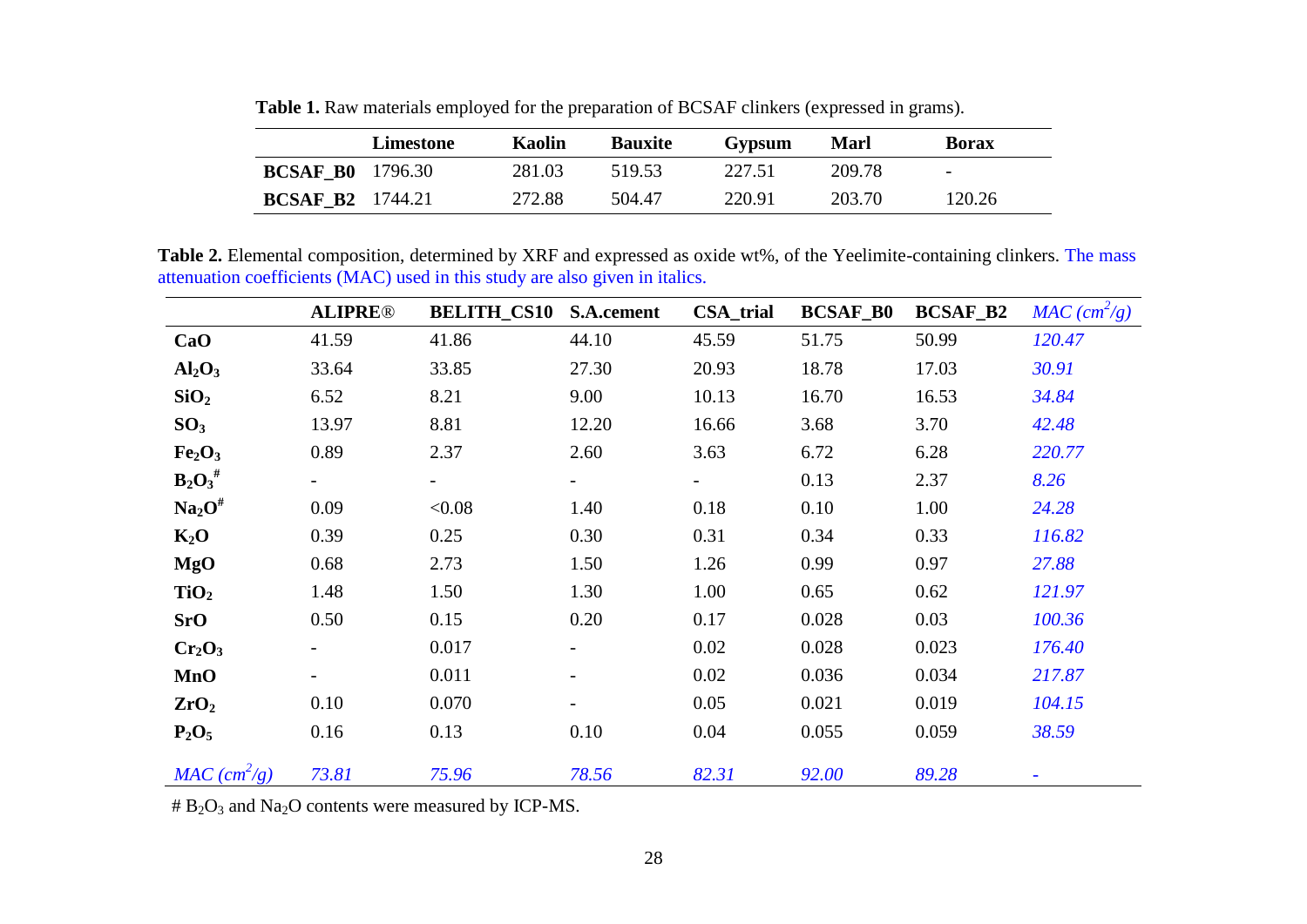|                                        | <b>PDF-code</b>   | <b>ICSD</b> code         | Ref.     |                      | <b>PDF-code</b>   | <b>ICSD</b> code | Ref.   |
|----------------------------------------|-------------------|--------------------------|----------|----------------------|-------------------|------------------|--------|
| $C_4A_3S_0$ -0                         | 01-085-2210       | 80361                    | [42]     | M                    | $01-071-1176$     | 9863             | [50]   |
| $C_4A_3S-c$                            | 01-071-0969       | 9560                     | [43]     | <b>CA</b>            | 01-070-0134       | 260              | $[51]$ |
| $\gamma$ -C <sub>2</sub> S             | 01-086-0397       | 81095                    | [ $44$ ] | $C_3S$               | 01-070-8632       | 94742            | $[52]$ |
| $\beta$ -C <sub>2</sub> S              | 01-086-0398       | 81096                    | [44]     | C <sub>2</sub> AS    | 01-089-5917       | 87144            | $[53]$ |
| $\alpha$ <sup>-</sup> C <sub>2</sub> S | 01-086-0399       | 81097                    | [44]     | $C_5S_2S$            | 01-070-1847       | 4332             | $[54]$ |
| $\alpha$ '-C <sub>2</sub> S (act.)     | 01-086-0399       | $\overline{\phantom{a}}$ | [45]     | <b>Dolomite</b>      | $01 - 075 - 1711$ | 31277            | $[55]$ |
| $C_4AF$                                | $01 - 071 - 0667$ | 9197                     | $[46]$   | <b>Akermanite</b>    | $01 - 079 - 2425$ | 67691            | $[56]$ |
| <b>CT</b>                              | 01-078-1013       | 62149                    | [47]     | $Na2Si2O5$           | 01-089-8339       | 88662            | $[57]$ |
| $C_{\underline{S}}$                    | 01-072-0916       | 16382                    | [48]     | $Al_2O_3$ (standard) | 01-081-2267       | 73725            | $[58]$ |
| $\text{CSH}_2$                         | 00-033-0311       | 151692                   | [49]     | $ZnO$ (standard)     | 01-079-0206       | 65120            | $[59]$ |

**Table 3.** ICDD-PDF and ICSD collection codes for all phases used for Rietveld refinements.

**Table 4.** Computed G factor and selected structural details for the alumina standard used.

| <b>Rietveld scale factor from GSAS program</b> <sup>#</sup> | $236.60^{#}$                                 |
|-------------------------------------------------------------|----------------------------------------------|
| $S_{st}$ (NIST Al <sub>2</sub> O <sub>3</sub> )             | 0.92748                                      |
| <b>Cell volume</b>                                          | $2.551 \cdot 10^{-22}$ (cm <sup>3</sup> )    |
| <b>Density</b>                                              | 3.998 $(g/cm^3)$                             |
| <b>MAC</b>                                                  | 30.91 $\rm (cm^2/g)$                         |
| <b>G-factor</b>                                             | $7.46 \cdot 10^{-42}$ (cm <sup>5</sup> /wt%) |

# The individual phase scale factors provided in the GSAS program output are multiplied by each phase volume (in  $\AA^3$ ). So, this has to be taken into account when using equations 3 and 4.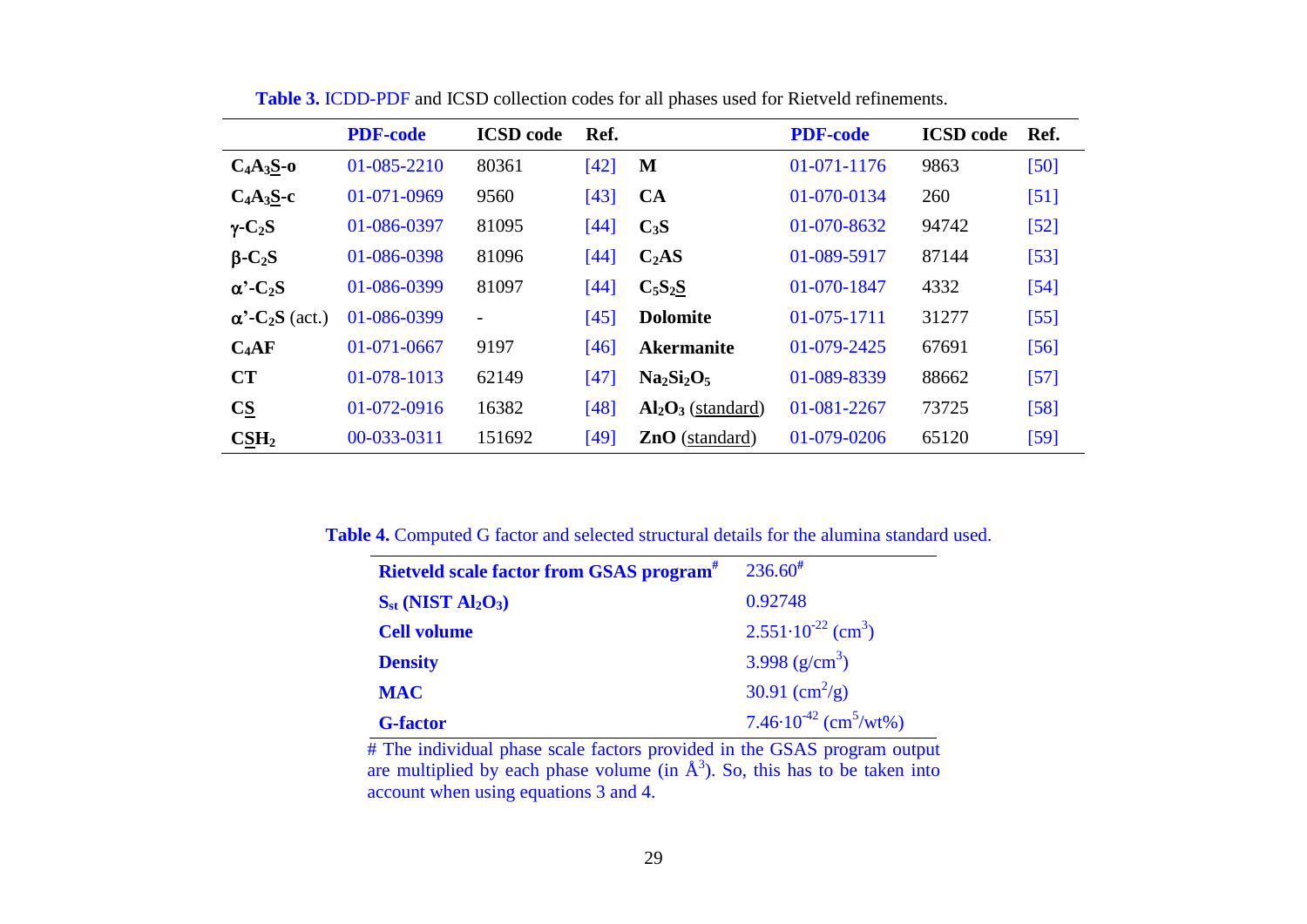|                                        |                     | $C_4A_3S_0$ $C_4A_3S_0$ $\alpha$ <sup>2</sup> -C <sub>2</sub> S |           | $\beta$ -C <sub>2</sub> S | $C_4AF$ | CT     | M       | $C_5S_2S$ | CSH <sub>2</sub> | $\overline{\text{CS}}$ | $C_3S$ |
|----------------------------------------|---------------------|-----------------------------------------------------------------|-----------|---------------------------|---------|--------|---------|-----------|------------------|------------------------|--------|
| <b>ALIPRE®</b> <sup>1</sup>            | 51.0(7)             | 18.5(6)                                                         | 9.4(3)    | 7.7(1)                    |         | 3.5(1) | 0.52(2) |           |                  | 9.0(4)                 |        |
| <b>BELITH_CS10<sup>2</sup></b> 40.1(9) |                     | 25.5(6)                                                         |           | 16.0(2)                   | 2.4(1)  | 9.3(1) | 2.2(2)  |           |                  |                        |        |
| S.A. cement <sup>3</sup>               | 27.5(5)             | 28.7(6)                                                         | 21.4(9)   | 9.7(4)                    |         | 3.5(4) | 1.1(1)  |           |                  | 6.3(1)                 |        |
| $CSA\_trial^4$                         | $16.5(1.3)$ 23.6(7) |                                                                 |           | 9.0(9)                    |         | 4.8(2) |         | 16.2(5)   | 13.7(4)          | 8.5(2)                 | 5.9(5) |
| <b>BCSAF B0<sup>5</sup></b>            | 14.6(1.1)           | 13.5(1.2)                                                       |           | 48.7(6)                   | 14.9(2) | 1.3(2) |         |           |                  |                        |        |
| <b>BCSAF_B2</b>                        |                     | 31.1(1.7)                                                       | 56.7(1.8) |                           | 10.1(6) | 2.1(2) |         |           |                  |                        |        |

Table 5. Direct RQPA results (wt%) for the Yeelimite-containing clinkers normalized to 100% of crystalline phases. Standard deviations are derived from three independent measurements (not the mathematical errors from the Rietveld fit).

<sup>2</sup>Also contains 4.6(1) wt% of akermanite.

**<sup>3</sup>**Also contains 1.9(1) wt% of CA.

**<sup>4</sup>**Also contains 1.8(7) wt% of dolomite.

<sup>5</sup>Also contains 2.6(5) wt% of  $\gamma$ -C<sub>2</sub>S and 4.4(2) wt% of C<sub>2</sub>AS.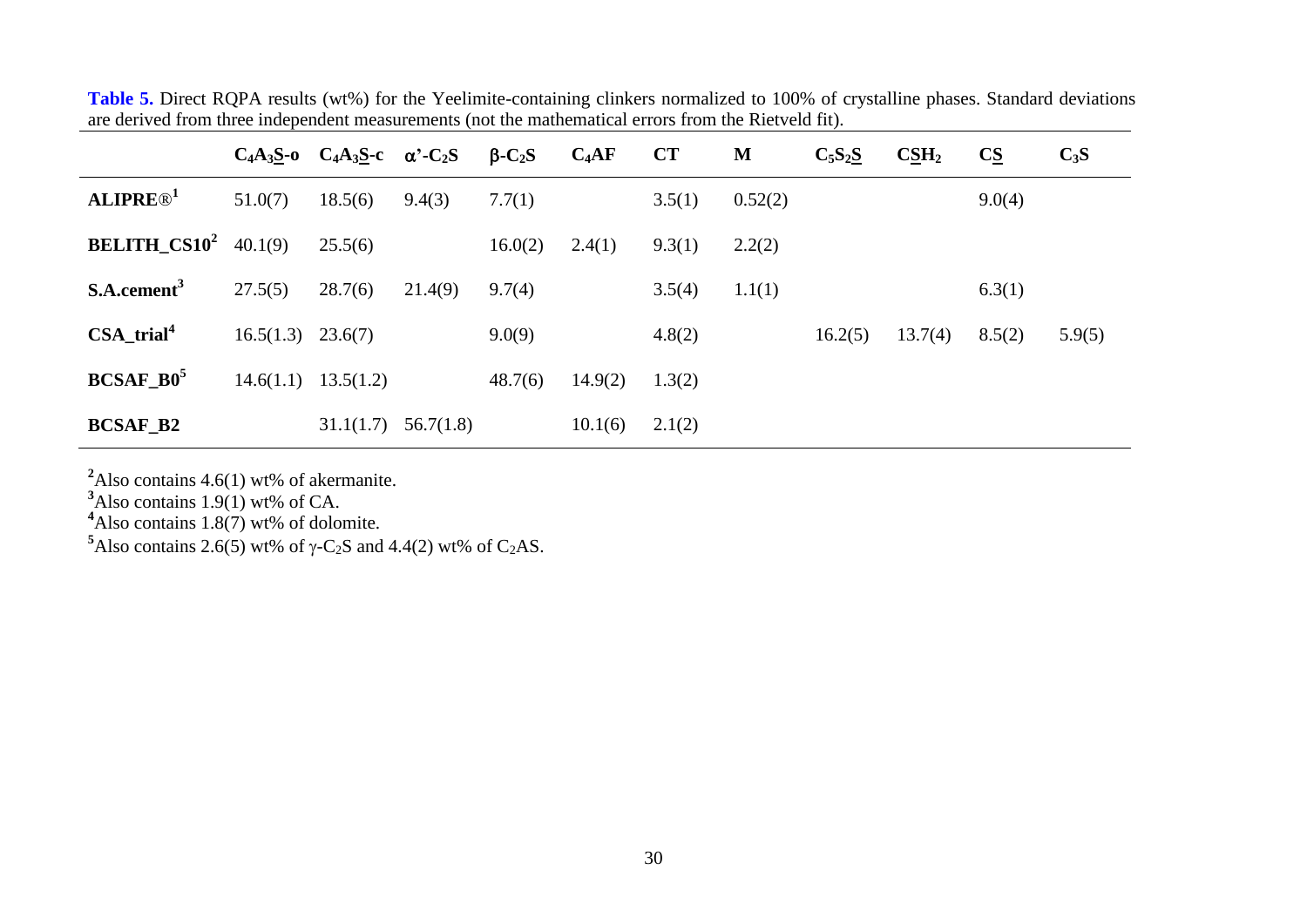**Table 6.** RQPA results (wt%) for the Yeelimite-containing clinkers including the overall amorphous plus not-quantified crystalline phase(s) content. The values obtained from reflection geometry using an external standard (G-method) are given in the first row. The values obtained from transmission geometry using ZnO as internal standard are given in the second row (italics). Standard deviations are derived from three independent measurements (not the mathematical errors from the Rietveld fit).

|                                |                      | $C_4A_3S_0$ $C_4A_3S_0$ $\alpha$ <sup>2</sup> -C <sub>2</sub> S |                      | $\beta$ -C <sub>2</sub> S | $C_4AF$            | CT               | M                 | $C_5S_2S$          | CSH <sub>2</sub>   | $C\Sigma$        | $C_3S$           | $ACn^{\#}$             |
|--------------------------------|----------------------|-----------------------------------------------------------------|----------------------|---------------------------|--------------------|------------------|-------------------|--------------------|--------------------|------------------|------------------|------------------------|
| <b>ALIPRE®</b> <sup>1</sup>    | 42.0(9)<br>41.0(8)   | 15.3(5)<br>21.0(5)                                              | 7.7(2)<br>7.6(2)     | 6.4(1)<br>10.7(1.6)       |                    | 2.9(1)<br>3.0(2) | 0.43(1)<br>0.5(2) |                    |                    | 7.5(4)<br>8.2(1) |                  | 17.5(1.4)<br>7.2(1.8)  |
| <b>BELITH_CS10<sup>2</sup></b> | 35.8(4)              | 22.8(3)                                                         |                      | 14.3(3)                   | 2.1(1)             | 8.3(2)           | 2.0(2)            |                    |                    |                  |                  | 10.6(8)                |
|                                | 40.1(9)              | 23.0(9)                                                         |                      | 21.5(1.0)                 | 2.1(4)             | 7.9(1)           | 2.1(1)            |                    |                    |                  |                  | $-3.9(1.1)$            |
| S.A. cement <sup>3</sup>       | 24.2(6)<br>23.0(7)   | 25.3(9)<br>27.2(6)                                              | 18.8(4)<br>17.1(3)   | 8.6(5)<br>8.8(6)          |                    | 3.1(4)<br>2.9(1) | 0.92(2)<br>0.7(1) |                    |                    | 5.6(2)<br>6.1(1) |                  | 11.9(1.7)<br>13.5(6)   |
| $CSA_trial^4$                  | 14.6(7)<br>14.3(6)   | 21.2(1.0)<br>20.7(8)                                            |                      | 8.0(1.1)<br>9.0(6)        |                    | 4.3(3)<br>3.4(2) |                   | 14.4(8)<br>13.0(1) | 12.2(7)<br>13.3(3) | 7.6(1)<br>7.5(2) | 5.3(6)<br>6.0(6) | 10.8(2.9)<br>12.3(1.4) |
| <b>BCSAF B0<sup>5</sup></b>    | 10.9(1.0)<br>10.2(7) | 10.0(8)<br>8.8(6)                                               |                      | 36.2(1.3)<br>33.3(1)      | 11.1(2)<br>12.9(3) | 1.0(1)<br>0.6(2) |                   |                    |                    |                  |                  | 25.5(2.1)<br>26.1(4)   |
| <b>BCSAF_B2</b>                |                      | 22.5(1.6)<br>22.1(3)                                            | 40.9(1.0)<br>41.9(4) |                           | 7.3(4)<br>10.3(2)  | 1.5(2)<br>0.9(2) |                   |                    |                    |                  |                  | 27.7(1.2)<br>24.9(9)   |

# ACn stands for amorphous plus not-quantified crystalline phase(s) which includes misfitting problems and not-computed phase(s).

<sup>1</sup> Also contains: 0.4(1) wt% Na<sub>2</sub>Si<sub>2</sub>O<sub>5</sub>. *0.8(3) wt% Na<sub>2</sub>Si<sub>2</sub>O<sub>5</sub>.* 

**<sup>2</sup>**Also contains: 4.1(1) wt% akermanite. *7.3(1) wt% akermanite.*

**<sup>3</sup>**Also contains 1.6(1) wt% CA. *0.8(2) wt% CA*

**<sup>4</sup>**Also contains 1.6(5) wt% dolomite. *1.0(4) wt% dolomite*

 $5$ Also contains 1.9(4) wt%  $\gamma$ -C<sub>2</sub>S and 3.3(2) wt% C<sub>2</sub>AS. *1.5(2) wt%*  $\gamma$ *-C<sub>2</sub>S and 6.7(3) wt% C<sub>2</sub>AS.*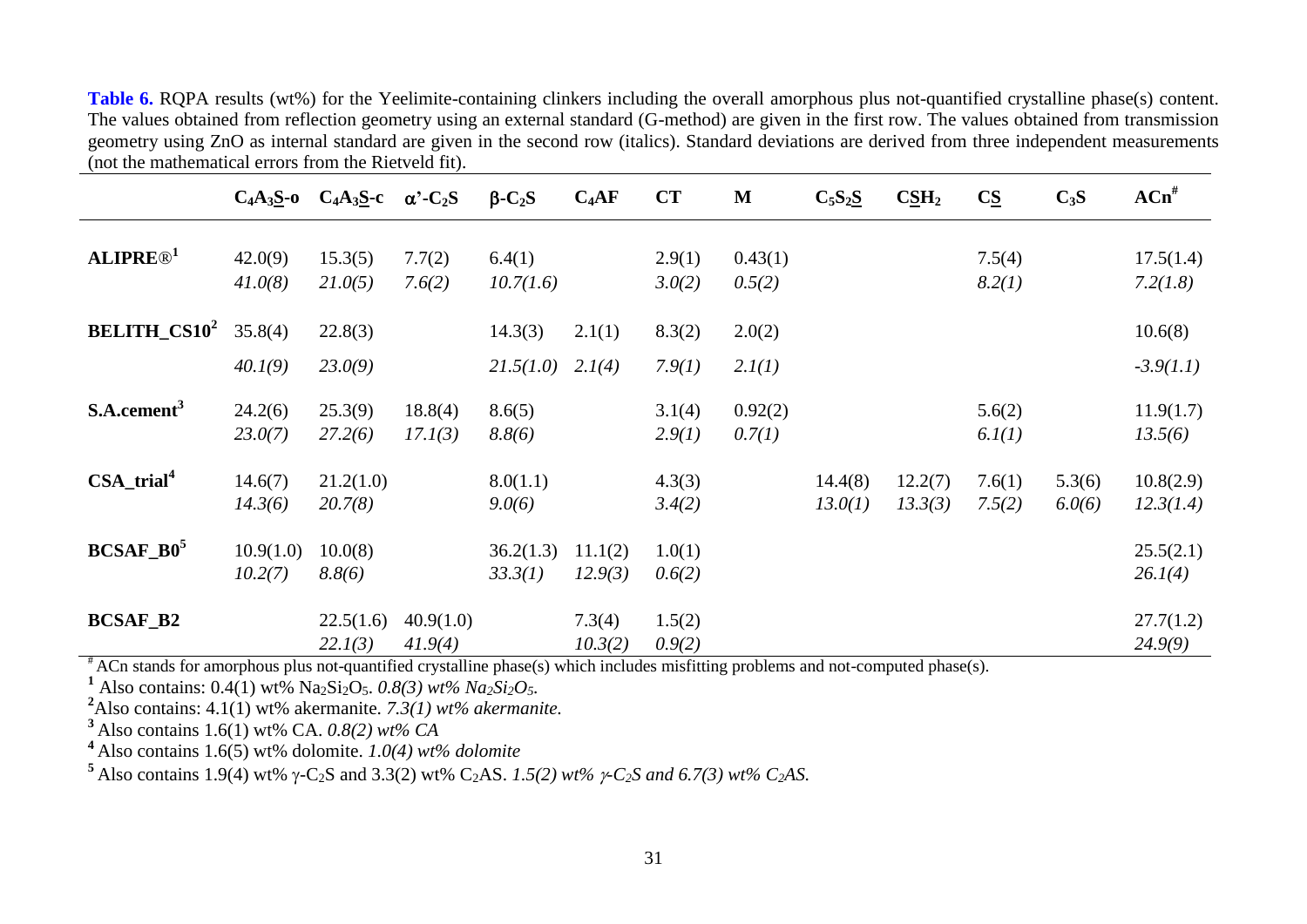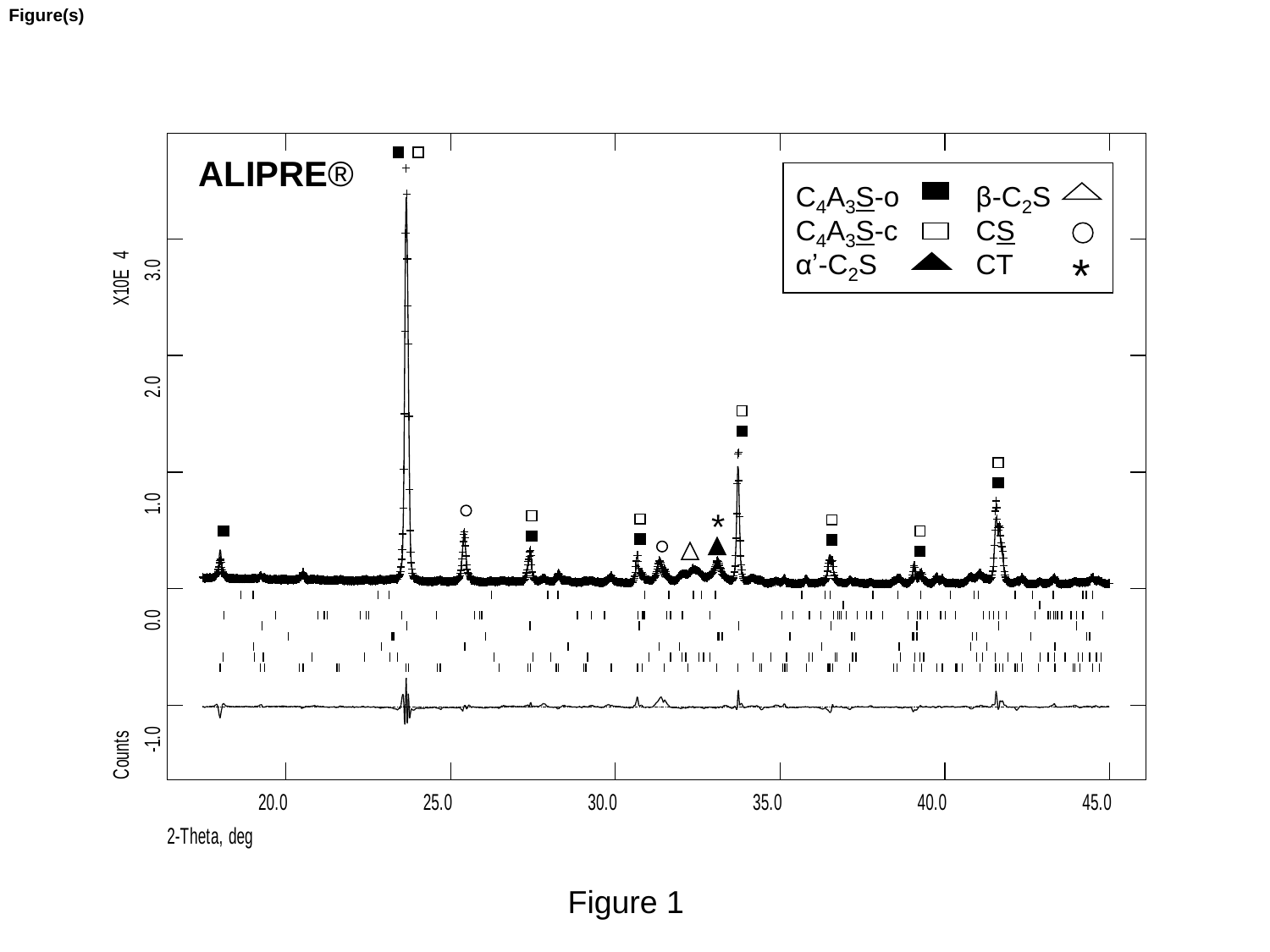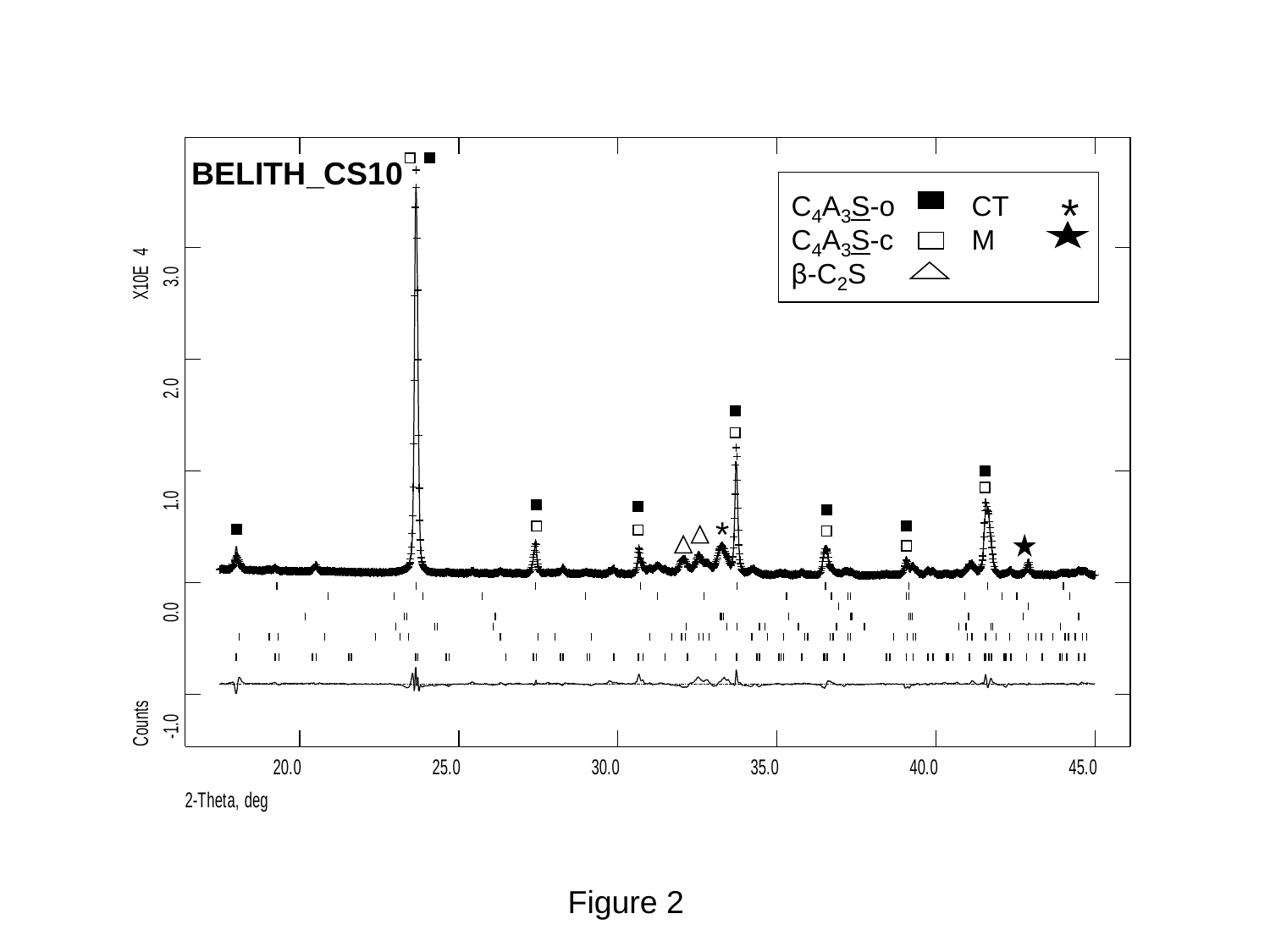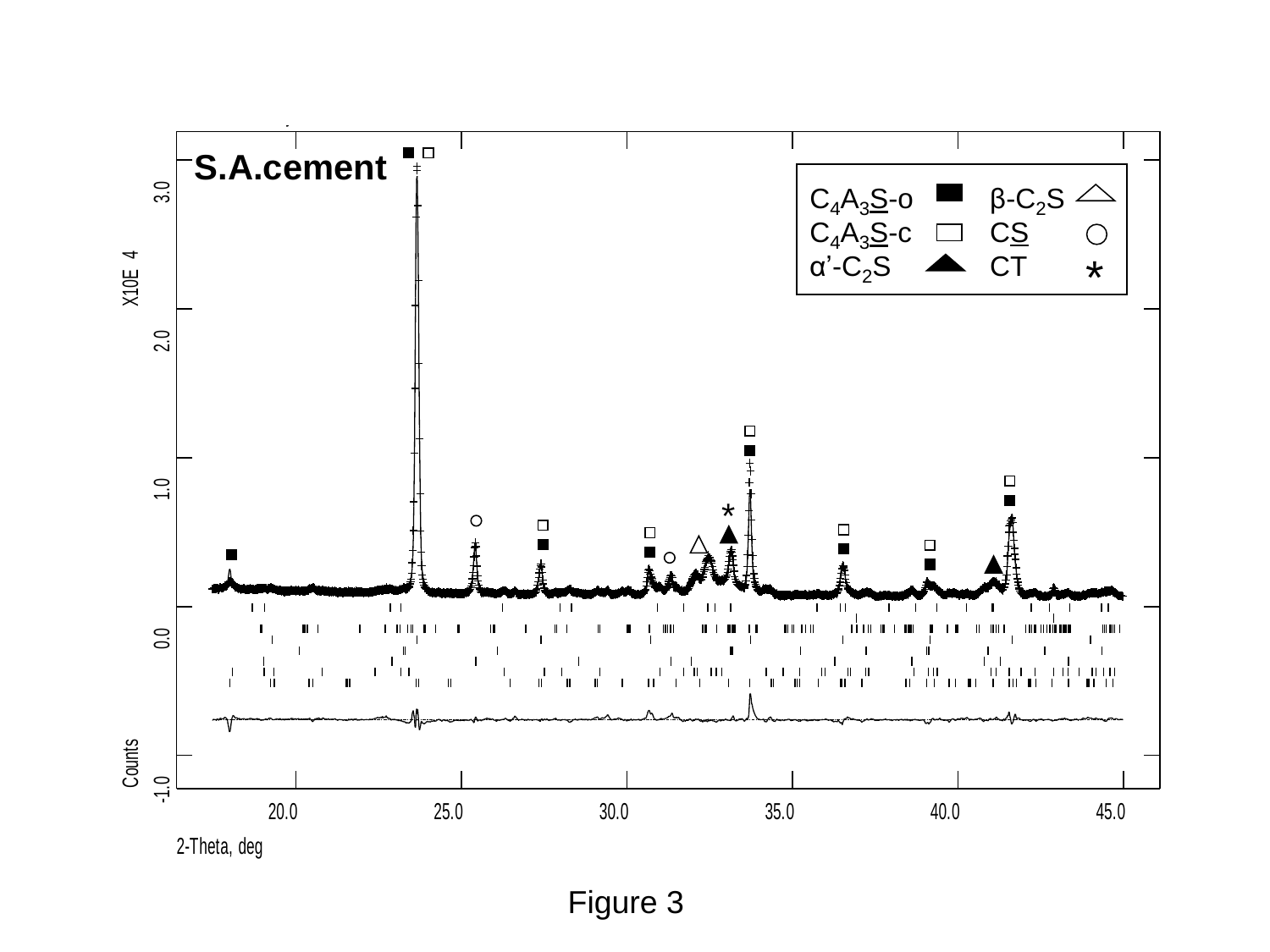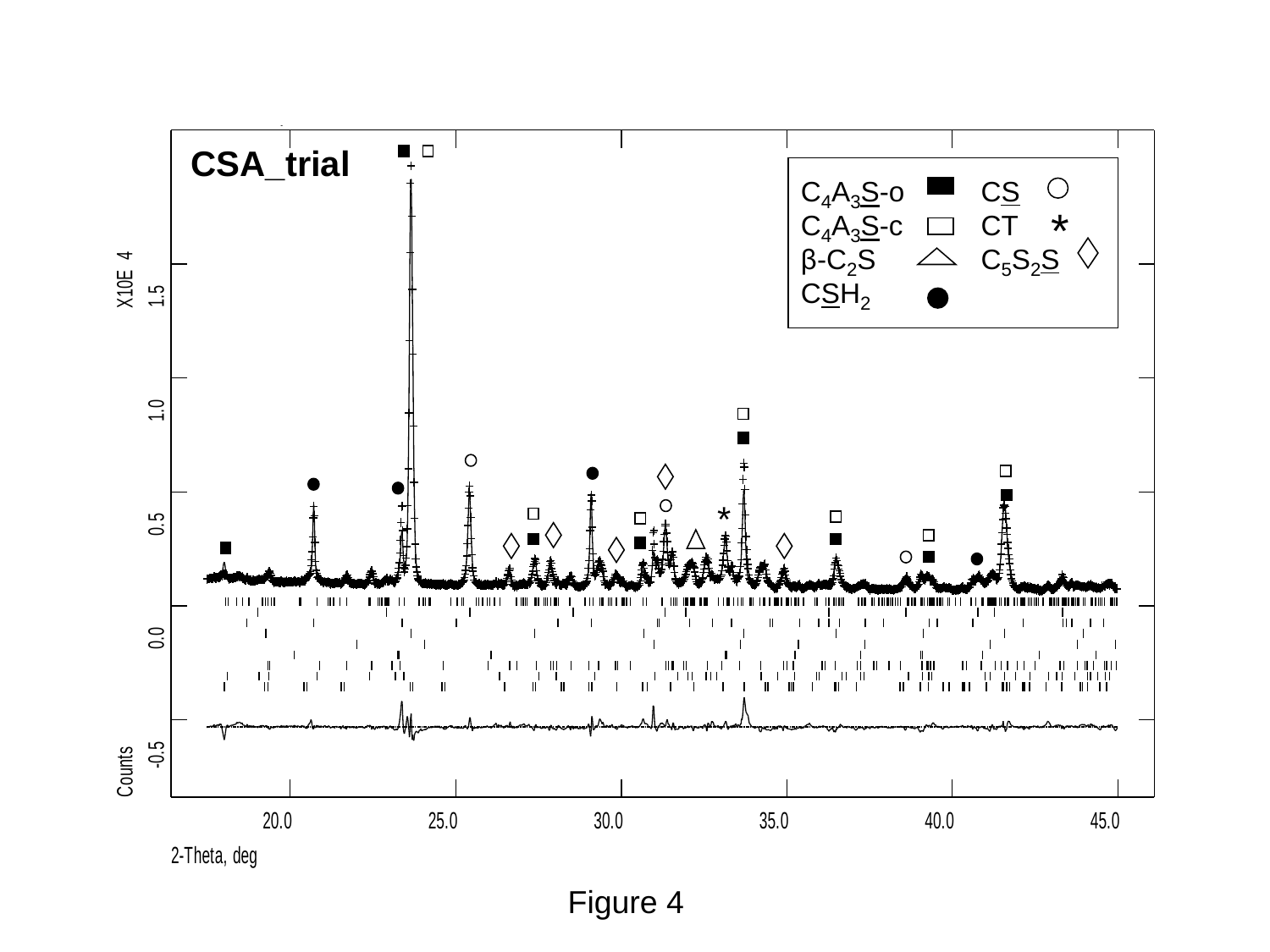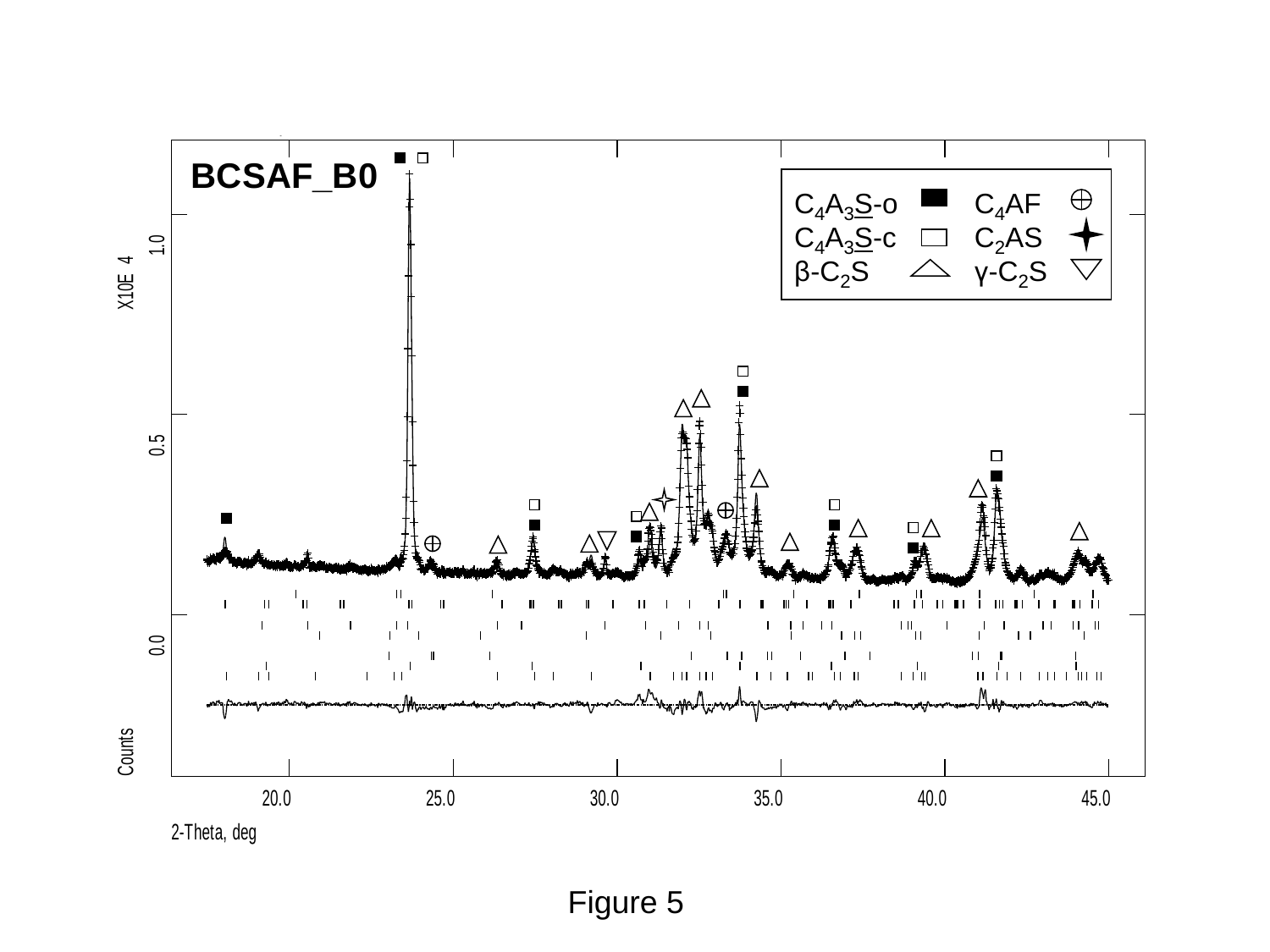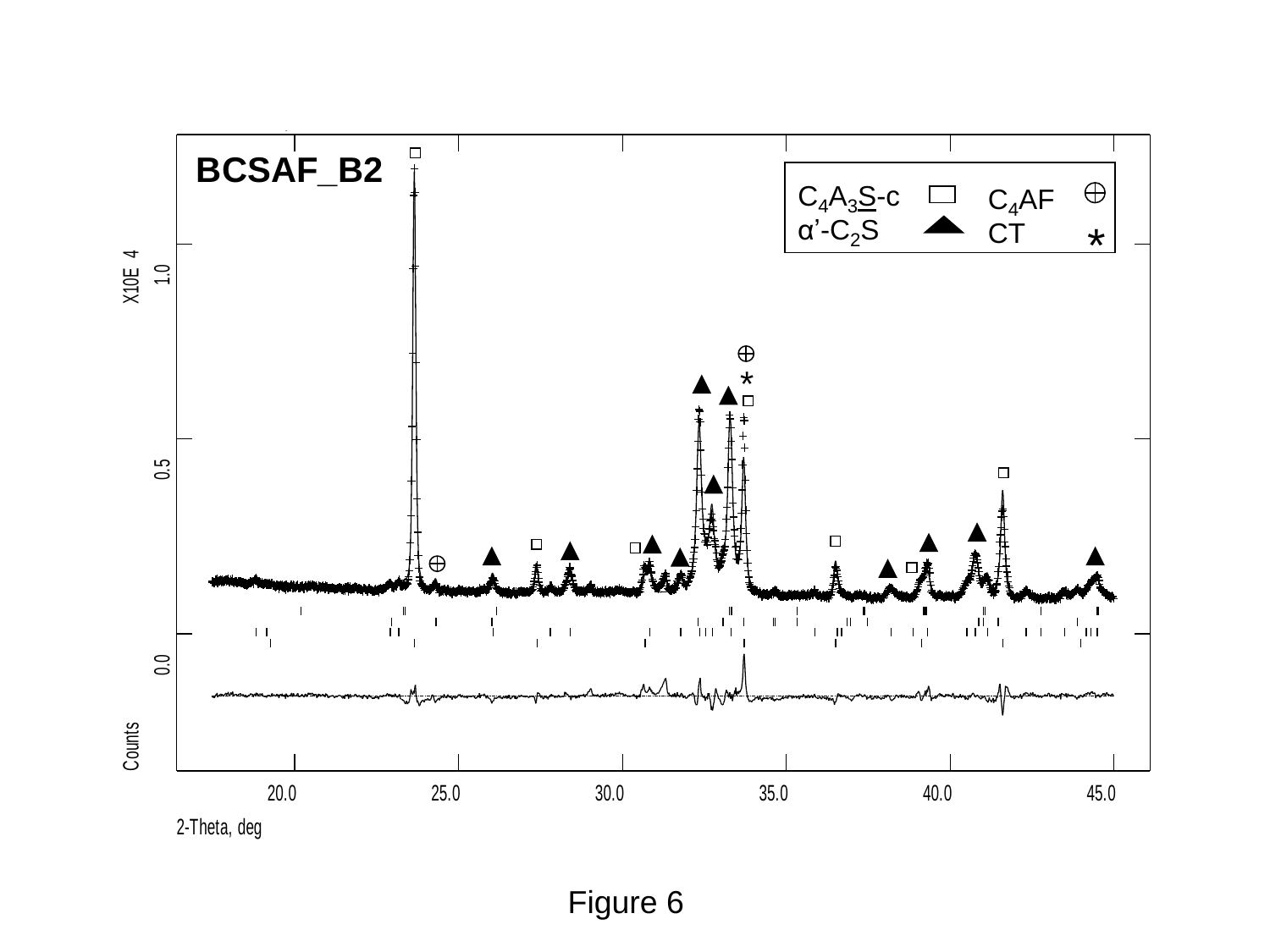